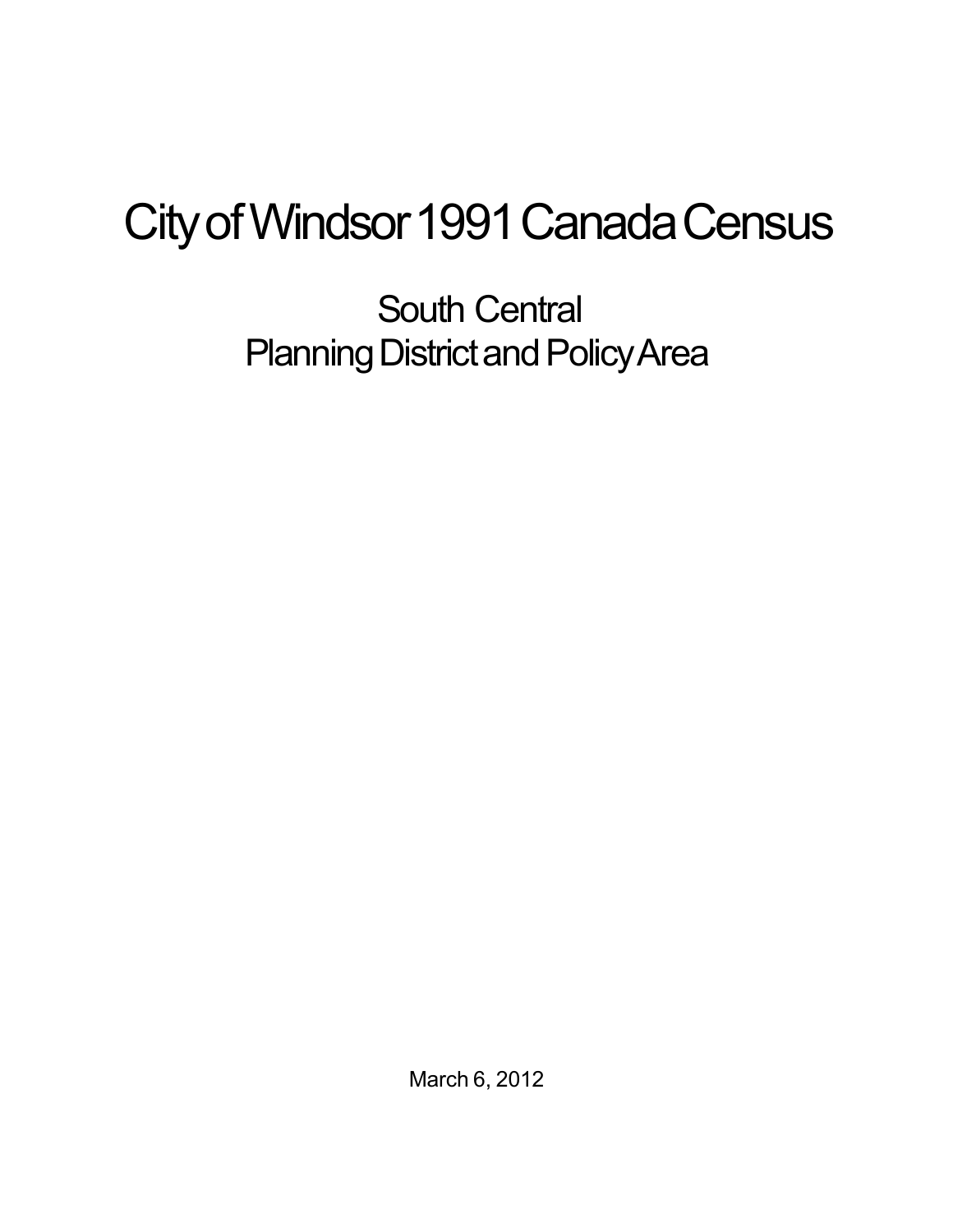## **Table of Contents**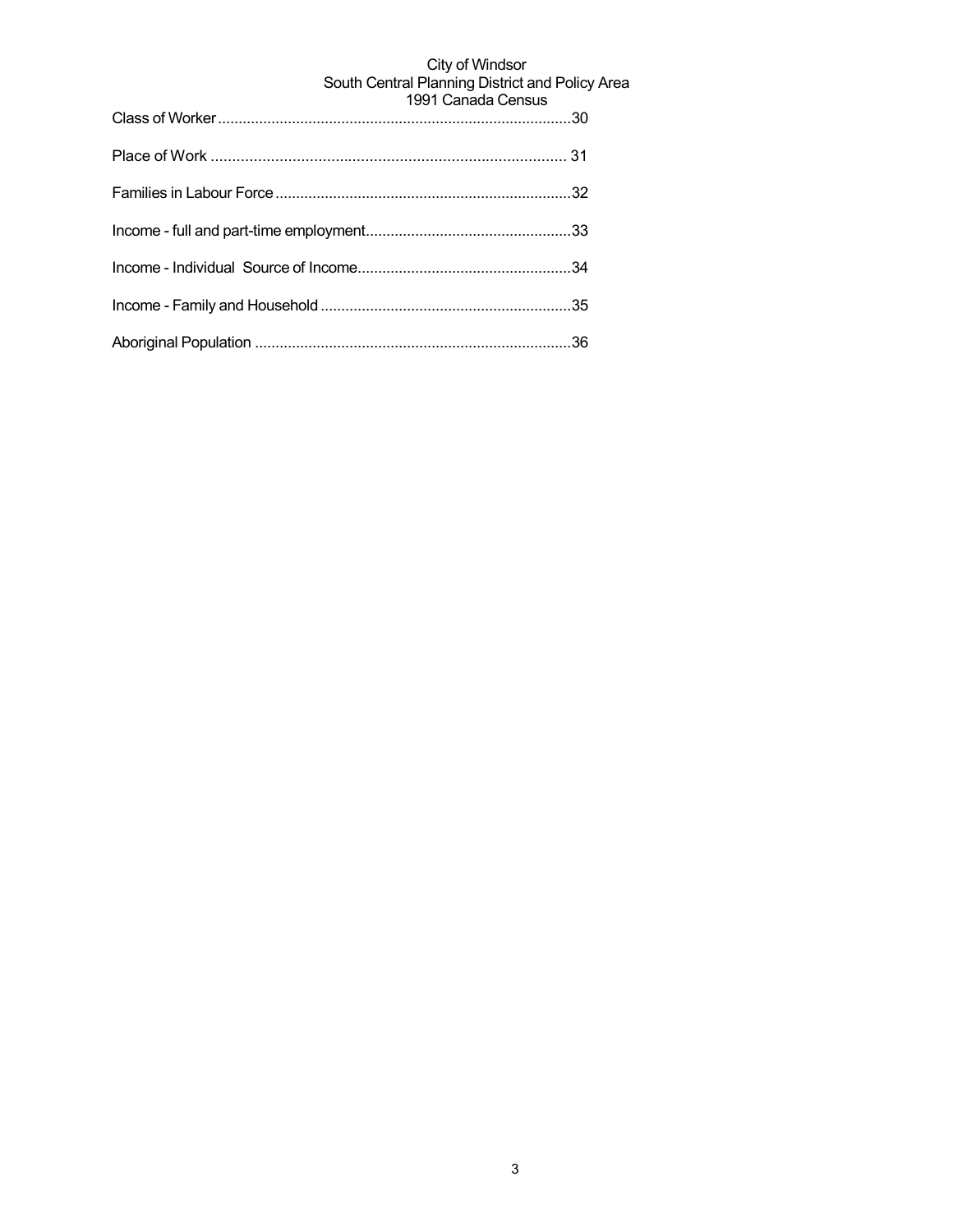## Census Summary

| <b>Census Summary</b>                                | <b>South Central</b> |               |
|------------------------------------------------------|----------------------|---------------|
| Total Population where census data are available     |                      | 10,680 % base |
|                                                      |                      |               |
| <b>Males</b><br><b>Females</b>                       | 4,970                | 47%           |
|                                                      | 5,690                | 53%           |
| 0 to 4 years                                         | 635                  | 6%            |
| 5 to 19 years                                        | 1,805                | 17%           |
| 20 to 24 years                                       | 865                  | 8%            |
| 25 to 34 years                                       | 2,065                | 19%           |
| 35 to 44 years                                       | 1,500                | 14%           |
| 45 to 54 years                                       | 965                  | 9%<br>9%      |
| 55 to 64 years<br>65 to 74 years                     | 995<br>940           | 9%            |
| 75 years and over                                    | 880                  | 8%            |
|                                                      |                      |               |
| Average age                                          | 38.6                 |               |
| <b>Total census families</b>                         |                      | 2,615 % base  |
| Average persons per family                           | 2.9                  |               |
|                                                      |                      |               |
| <b>Husband-wife families</b>                         | 2,055                | 79%           |
| No children at home                                  | 1,025                | 39%           |
| With children at home                                | 1,040                | 40%           |
| Lone-parent families                                 | 575                  | 22%           |
| Total children at home                               | 2,835                |               |
| Average children per family                          | 1.1                  |               |
| <b>Private households</b>                            | 4,875                |               |
| Persons in private households                        | 10,425               |               |
| Average persons per household                        | 2.1                  |               |
| Average household income                             | \$35,015             |               |
| Occupied dwellings where census data available       |                      | 4,865 % base  |
|                                                      |                      |               |
| <b>Owned dwellings</b>                               | 2,175                | 45%           |
| <b>Average value</b>                                 | \$100,863            |               |
| <b>Rented dwellings</b>                              | 2,690                | 55%           |
| Average rent                                         | \$593<br>2,225       | 46%           |
| Single detached houses<br>Semi-detached/row/duplexes | 580                  | 12%           |
| <b>Apartments</b>                                    | 2,045                | 42%           |
| Other types of dwelling                              | 40                   | 1%            |
|                                                      |                      |               |
| Actual (unsuppressed) data:                          |                      |               |
| <b>Total Population</b>                              | 10,675               |               |
| <b>Total Dwellings</b>                               | 4,887                |               |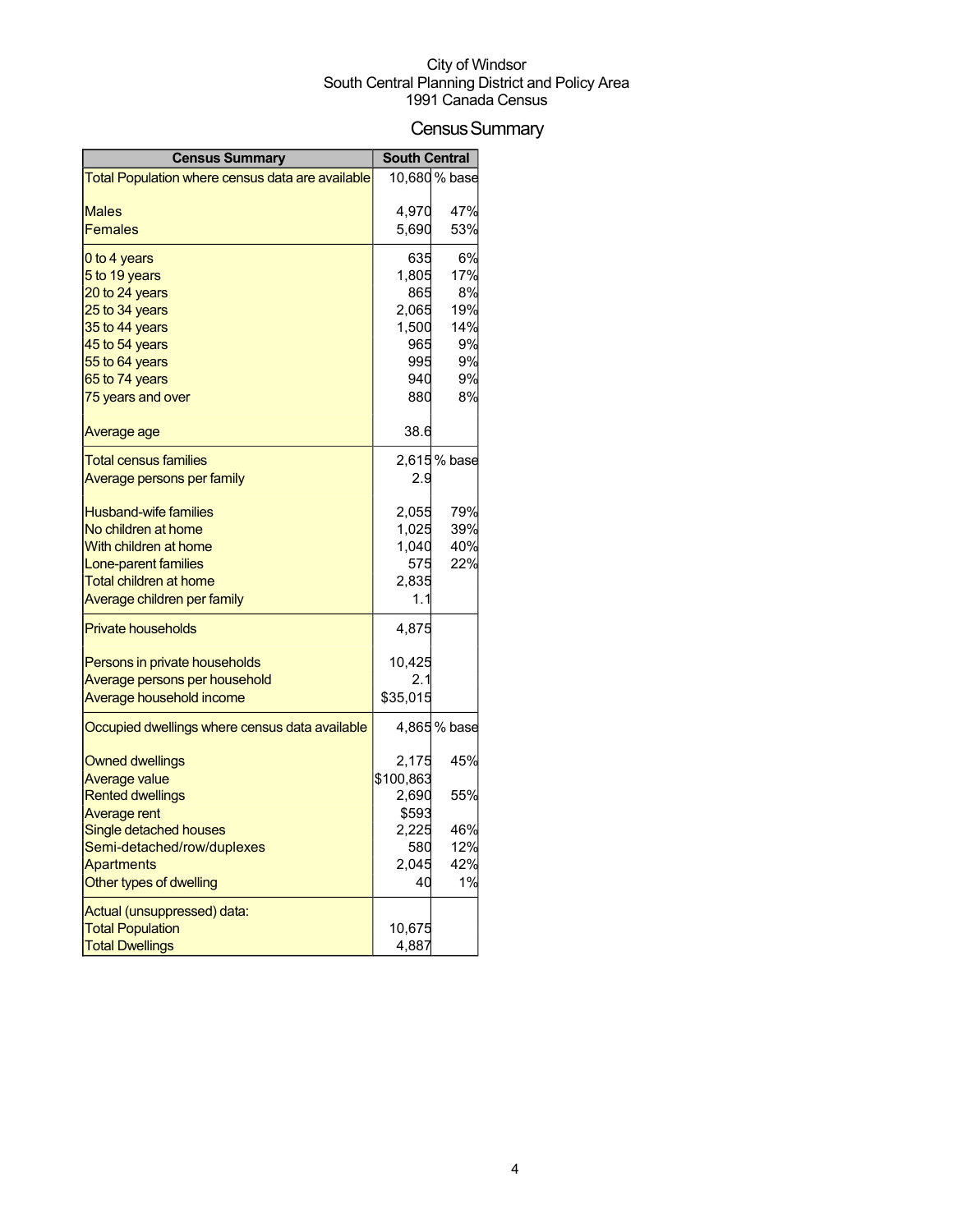## Population By Age

| <b>Population By Age</b>       | <b>South Central</b> |               |
|--------------------------------|----------------------|---------------|
| <b>Total population</b>        |                      | 10,680 % base |
| Average age of population      | 38.6                 |               |
| By age:                        |                      |               |
| 0 to 4 years                   | 635                  | 6%            |
| 5 to 9 years                   | 580                  | 5%            |
| 10 to 14 years                 | 545                  | 5%            |
| 15 to 19 years                 | 680                  | 6%            |
| 20 to 24 years                 | 865                  | 8%            |
| 25 to 34 years                 | 2,065                | 19%           |
| 35 to 44 years                 | 1,500                | 14%           |
| 45 to 54 years                 | 965                  | 9%            |
| 55 to 64 years                 | 995                  | 9%            |
| 65 to 74 years                 | 940                  | 9%            |
| 75 years and over              | 880                  | 8%            |
| By age - detailed:             |                      |               |
| 0 to 4 years                   | 635                  | 6%            |
| 5 to 9 years                   | 580                  | 5%            |
| 10 to 14 years                 | 545                  | 5%            |
| 15 years                       | 130                  | 1%            |
| 16 years                       | 120                  | 1%            |
| 17 years                       | 135                  | 1%            |
| 18 to 19 years                 | 295                  | 3%            |
| 20 to 24 years                 | 865                  | 8%            |
| 25 to 29 years                 | 1,145                | 11%           |
| 30 to 34 years                 | 920                  | 9%            |
| 35 to 39 years                 | 800                  | 7%            |
| 40 to 44 years                 | 700                  | 7%            |
| 45 to 49 years                 | 545                  | 5%            |
| 50 to 54 years                 | 420                  | 4%            |
| 55 to 59 years                 | 475                  | 4%            |
| 60 to 64 years                 | 520                  | 5%            |
| 65 to 74 years                 | 940                  | 9%            |
| 75 to 84 years                 | 660                  | 6%            |
| 85 years and over              | 220                  | 2%            |
| 18 years and over              | 8,535                | 80%           |
| Average age, 18 years and over | 45.9                 |               |
| 65 years and over              | 1,820                | 17%           |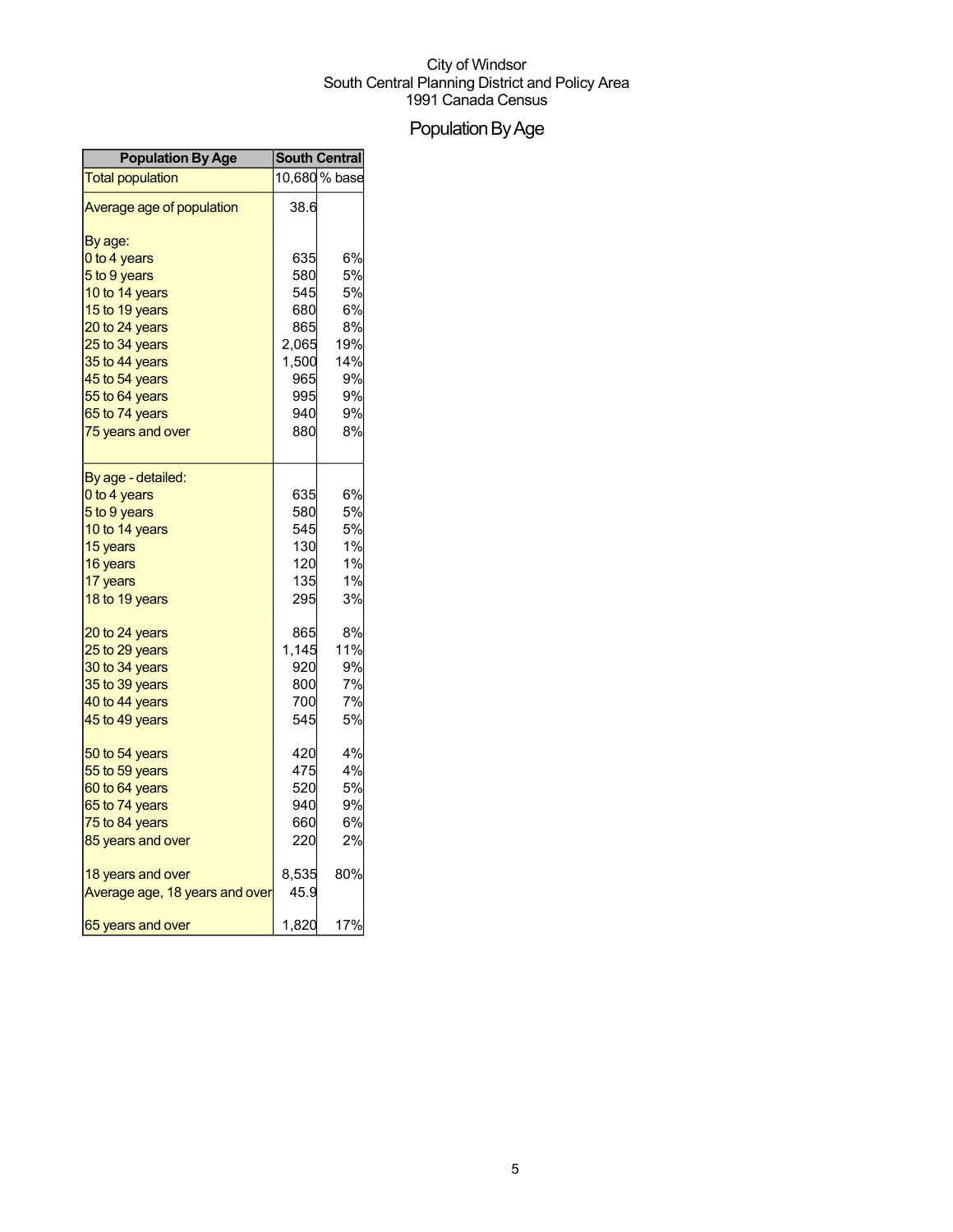## Male Population by age

| <b>Male Population by age</b>        | <b>South Central</b> |               |
|--------------------------------------|----------------------|---------------|
| <b>Total population</b>              |                      | 10,680 % base |
| <b>Male population</b>               | 4,970                | 47%           |
| Average age of males                 | 36.3                 |               |
| By age:                              |                      |               |
| 0 to 4 years                         | 320                  | 3%            |
| 5 to 9 years                         | 275                  | 3%            |
| 10 to 14 years                       | 280                  | 3%            |
| 15 to 19 years                       | 330                  | 3%            |
| 20 to 24 years                       | 410                  | 4%            |
| 25 to 34 years                       | 1,055                | 10%           |
| 35 to 44 years                       | 720                  | 7%            |
| 45 to 54 years                       | 475                  | 4%            |
| 55 to 64 years                       | 460                  | 4%            |
| 65 to 74 years                       | 350                  | 3%            |
| 75 years and over                    | 285                  | 3%            |
| By age - detailed:                   |                      |               |
| 0 to 4 years                         | 320                  | 3%            |
| 5 to 9 years                         | 275                  | 3%            |
| 10 to 14 years                       | 280                  | 3%            |
| 15 years                             | 55                   | 1%            |
| 16 years                             | 65                   | 1%            |
| 17 years                             | 55                   | 1%            |
| 18 to 19 years                       | 155                  | 1%            |
| 20 to 24 years                       | 410                  | 4%            |
| 25 to 29 years                       | 575                  | 5%            |
| 30 to 34 years                       | 480                  | 4%            |
| 35 to 39 years                       | 385                  | 4%            |
| 40 to 44 years                       | 335                  | 3%            |
| 45 to 49 years                       | 285                  | 3%            |
| 50 to 54 years                       | 190                  | 2%            |
| 55 to 59 years                       | 210                  | 2%            |
| 60 to 64 years                       | 250                  | 2%            |
| 65 to 74 years                       | 350                  | 3%            |
| 75 to 84 years                       | 225                  | 2%            |
| 85 years and over                    | 60                   | 1%            |
| 18 years and over                    | 3,915                | 37%           |
| Average age, males 18 years and over | 43.8                 |               |
| 65 years and over                    | 635                  | 6%            |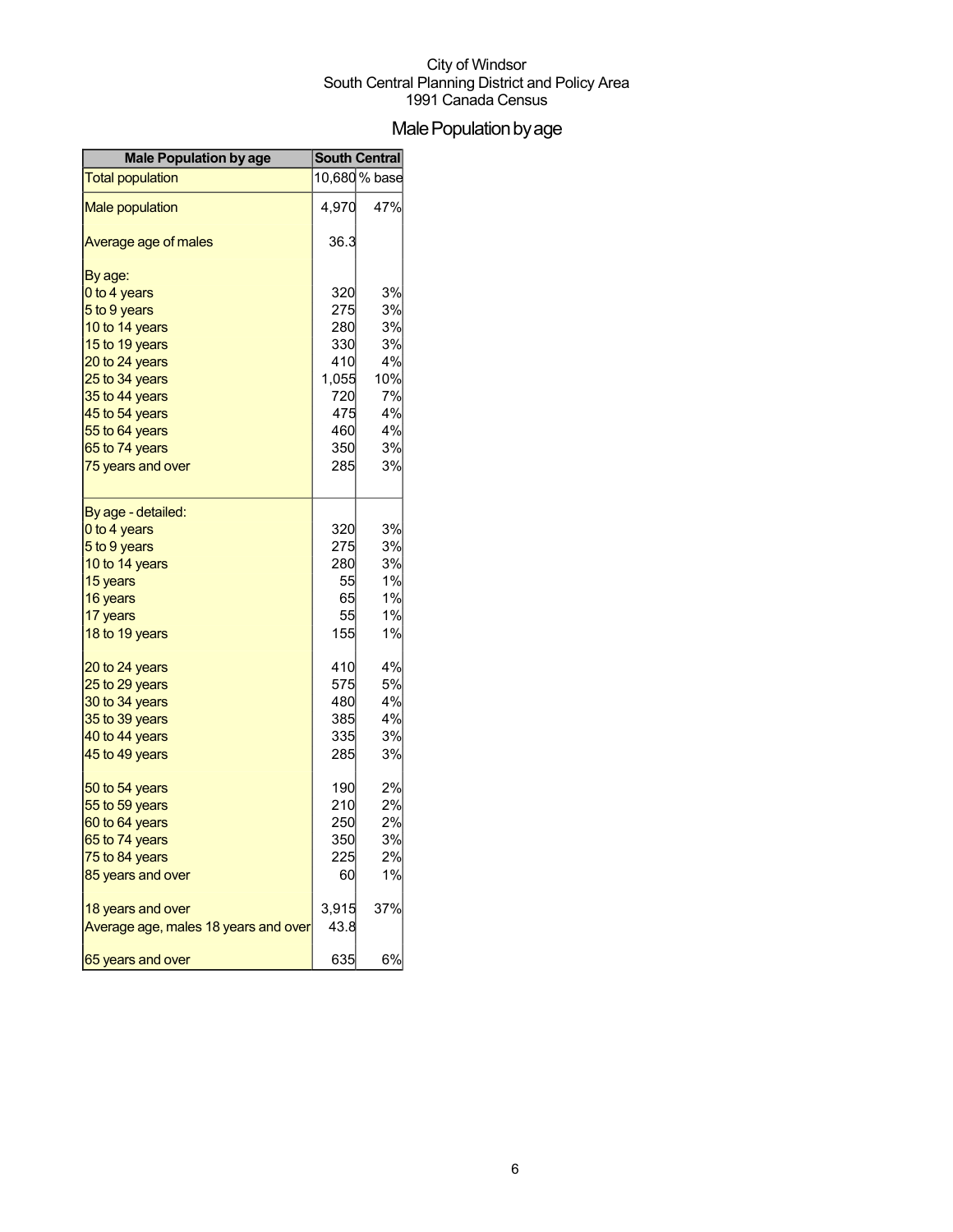## Female Population by age

| <b>Female Population by age</b>        | <b>South Central</b> |               |
|----------------------------------------|----------------------|---------------|
| <b>Total population</b>                |                      | 10,680 % base |
| <b>Female population</b>               | 5,690                | 53%           |
| Average age of females                 | 40.5                 |               |
| By age:                                |                      |               |
| 0 to 4 years                           | 315                  | 3%            |
| 5 to 9 years                           | 305                  | 3%            |
| 10 to 14 years                         | 265                  | 2%            |
| 15 to 19 years                         | 350                  | 3%            |
| 20 to 24 years                         | 455                  | 4%            |
| 25 to 34 years                         | 1,010                | 9%            |
| 35 to 44 years                         | 780                  | 7%            |
| 45 to 54 years                         | 490                  | 5%            |
| 55 to 64 years                         | 535                  | 5%            |
| 65 to 74 years                         | 590                  | 6%            |
| 75 years and over                      | 595                  | 6%            |
| By age - detailed:                     |                      |               |
| 0 to 4 years                           | 315                  | 3%            |
| 5 to 9 years                           | 305                  | 3%            |
| 10 to 14 years                         | 265                  | 2%            |
| 15 years                               | 75                   | 1%            |
| 16 years                               | 55                   | 1%            |
| 17 years                               | 80                   | 1%            |
| 18 to 19 years                         | 140                  | 1%            |
| 20 to 24 years                         | 455                  | 4%            |
| 25 to 29 years                         | 570                  | 5%            |
| 30 to 34 years                         | 440                  | 4%            |
| 35 to 39 years                         | 415                  | 4%            |
| 40 to 44 years                         | 365                  | 3%            |
| 45 to 49 years                         | 260                  | 2%            |
| 50 to 54 years                         | 230                  | 2%            |
| 55 to 59 years                         | 265                  | 2%            |
| 60 to 64 years                         | 270                  | 3%            |
| 65 to 74 years                         | 590                  | 6%            |
| 75 to 84 years                         | 435                  | 4%            |
| 85 years and over                      | 160                  | 1%            |
| 18 years and over                      | 4,620                | 43%           |
| Average age, females 18 years and over | 47.8                 |               |
| 65 years and over                      | 1,185                | 11%           |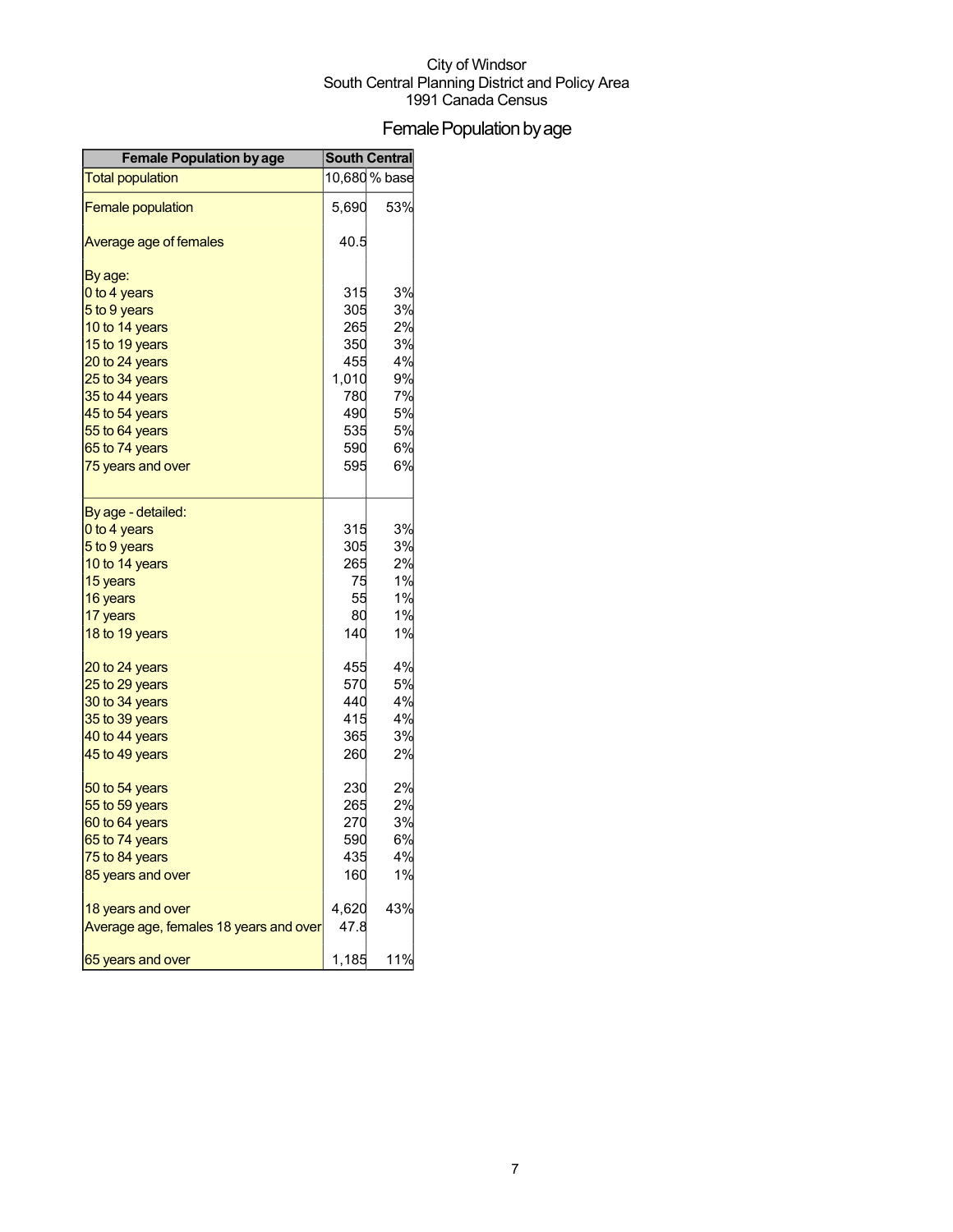## Family Structure and Children

| <b>Family Structure and Children South Central</b> |       |              |
|----------------------------------------------------|-------|--------------|
| <b>Total census families</b>                       | 2,615 | % base       |
| By family structure:                               |       |              |
| <b>Total husband-wife families</b>                 | 2,055 | 79%          |
| With no children at home                           | 1,025 | 39%          |
| With children at home                              | 1,040 | 40%          |
| 1 child                                            | 440   | 17%          |
| 2 children                                         | 350   | 13%          |
| 3 or more children                                 | 255   | 10%          |
| Families - now-married couples                     | 1,835 | 70%          |
| With no children at home                           | 865   | 33%          |
| With children at home                              | 975   | 37%          |
|                                                    |       |              |
| 1 child                                            | 395   | 15%          |
| 2 children                                         | 330   | 13%          |
| 3 or more children                                 | 250   | 10%          |
| Families - common-law couples                      | 220   | 8%           |
| With no children at home                           | 160   | 6%           |
| With children at home                              | 65    | 2%           |
| 1 child                                            | 45    | 2%           |
| 2 children                                         | 20    | 1%           |
| 3 or more children                                 | 5     | 0%           |
| Lone-parent families                               | 575   | 22%          |
| Lone male parent                                   | 90    | 3%           |
| 1 child at home                                    | 60    | 2%           |
| 2 children at home                                 | 25    | 1%           |
| 3 or more children at home                         | 5     | 0%           |
| Lone female parent                                 | 495   | 19%          |
| 1 child at home                                    | 300   | 11%          |
| 2 children at home                                 | 120   | 5%           |
| 3 or more children at home                         | 50    | 2%           |
| <b>Total children at home</b>                      |       | 2,835 % base |
|                                                    |       |              |
| By age of children:<br>$0 - 5$ years               | 735   | 26%          |
|                                                    | 985   | 35%          |
| $6 - 14$ years                                     | 325   | 11%          |
| 15 - 17 years                                      |       |              |
| 18 - 24 years                                      | 480   | 17%          |
| 25 years and over                                  | 305   | 11%          |
| Average children per family                        | 1.1   |              |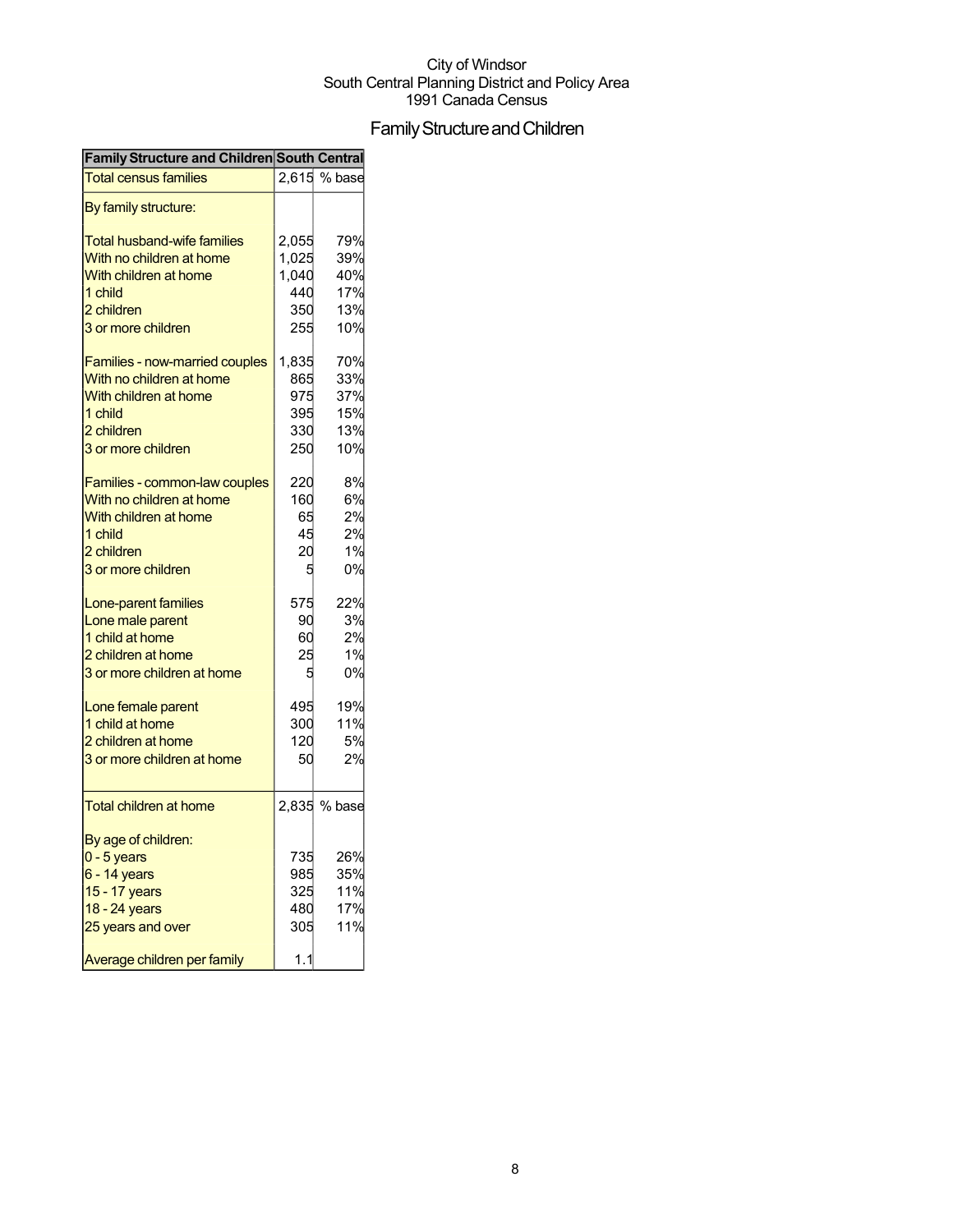## Households and Marital Status

| <b>Households and Marital Status</b>                     |                | <b>South Central</b> |
|----------------------------------------------------------|----------------|----------------------|
| <b>Private households</b>                                |                | 4,875 % base         |
|                                                          |                |                      |
| By size of household:                                    |                |                      |
| 1 person                                                 | 1,985          | 41%                  |
| 2 persons                                                | 1,470          | 30%                  |
| 3 persons                                                | 630            | 13%                  |
| 4 - 5 persons                                            | 630            | 13%                  |
| 6 or more persons                                        | 140            | 3%                   |
|                                                          |                |                      |
| By number of census families:                            |                |                      |
| Non-family households<br><b>Family households</b>        | 2,310          | 47%<br>52%           |
| 1 census family                                          | 2,545<br>2,505 | 51%                  |
| 2 or more census families                                | 40             | 1%                   |
|                                                          |                |                      |
| Persons in private households                            | 10,425         |                      |
| Average persons per household                            | 2.1            |                      |
| Census families in private                               |                | 2,615 % base         |
| households                                               |                |                      |
|                                                          |                |                      |
| By size of census family:                                |                |                      |
| 2 persons                                                | 1,380<br>560   | 53%<br>21%           |
| 3 persons<br>4 persons                                   | 400            | 15%                  |
| 5 or more persons                                        | 275            | 11%                  |
|                                                          |                |                      |
| <b>Total population</b>                                  |                | 10,680 % base        |
| By marital status, for persons 15 years of age and over: |                |                      |
| Single (never married)                                   | 2,950          | 28%                  |
| <b>Married</b>                                           | 3,840          | 36%                  |
| Widowed                                                  | 980            | 9%                   |
| <b>Divorced</b>                                          | 805            | 8%                   |
| Separated                                                | 355            | 3%                   |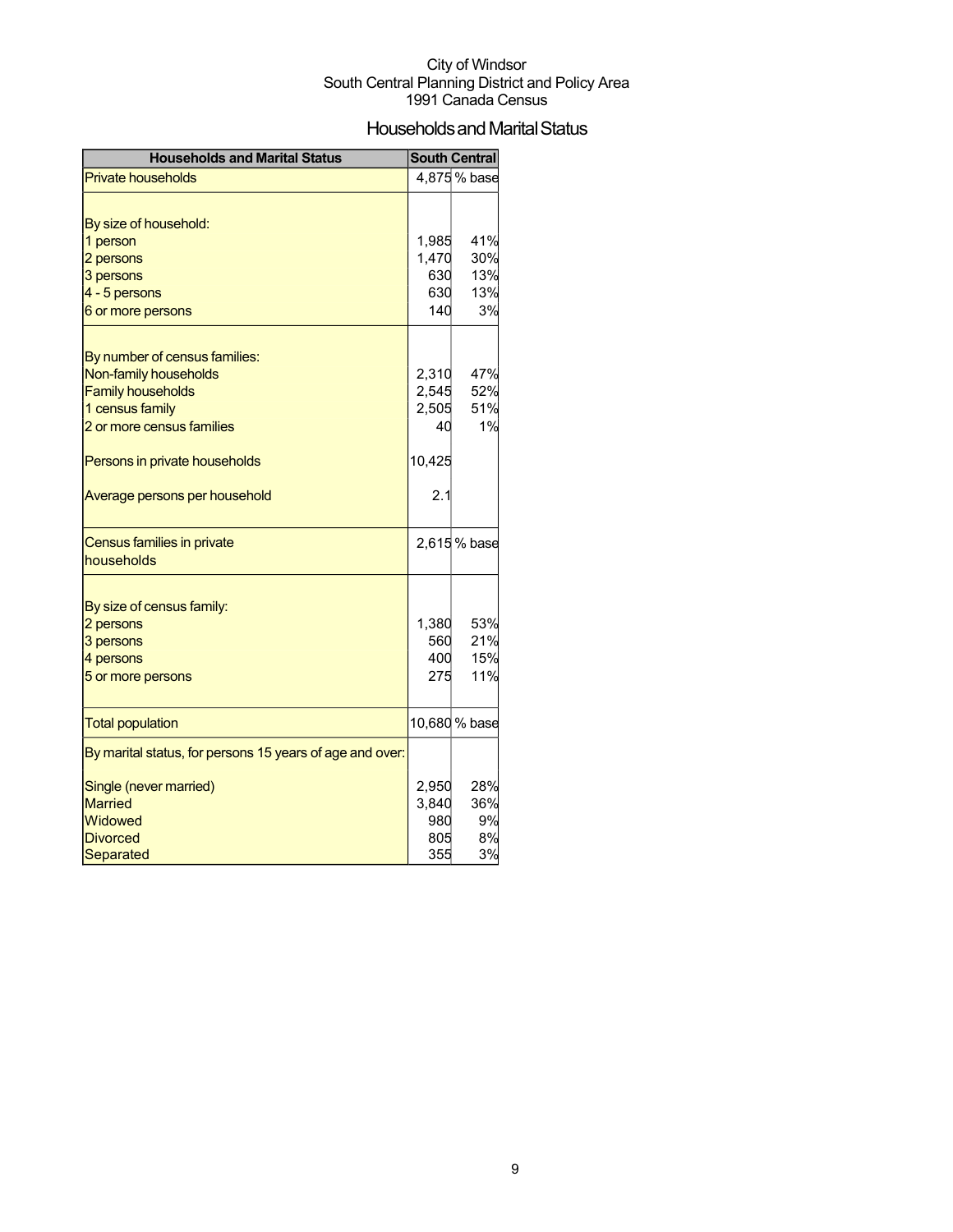## Family Status and Family Size

| <b>Family Status and Family Size</b> |       | <b>South Central</b> |
|--------------------------------------|-------|----------------------|
| Persons in private households        |       | 10,455 % base        |
| By living arrangements:              |       |                      |
| Number of non-family persons         | 2,955 | 28%                  |
| <b>Living with relatives</b>         | 450   | 4%                   |
| Living with non-relatives only       | 535   | 5%                   |
| <b>Living alone</b>                  | 1,995 | 19%                  |
| Number of family persons             | 7,505 | 72%                  |
| Average persons per family           | 2.9   |                      |
| Persons 65+ years in househlds       |       | 1,745% base          |
|                                      |       |                      |
| By living arrangements:              |       |                      |
| Number of non-family persons         | 950   | 54%                  |
| <b>Living with relatives</b>         | 135   | 8%                   |
| Living with non-relatives only       | 55    | 3%                   |
| <b>Living alone</b>                  | 760   | 44%                  |
| Number of family persons             | 795   | 46%                  |
| Economic families in househlds       |       | 2,680 % base         |
| By size of economic family:          |       |                      |
| 2 persons                            | 1,350 | 50%                  |
| 3 persons                            | 595   | 22%                  |
| 4 persons                            | 415   | 15%                  |
| 5 or more persons                    | 315   | 12%                  |
| Persons in economic families         | 7,925 |                      |
| Average persons per economic family  | 3     |                      |
| <b>Total unattached individuals</b>  | 2,540 |                      |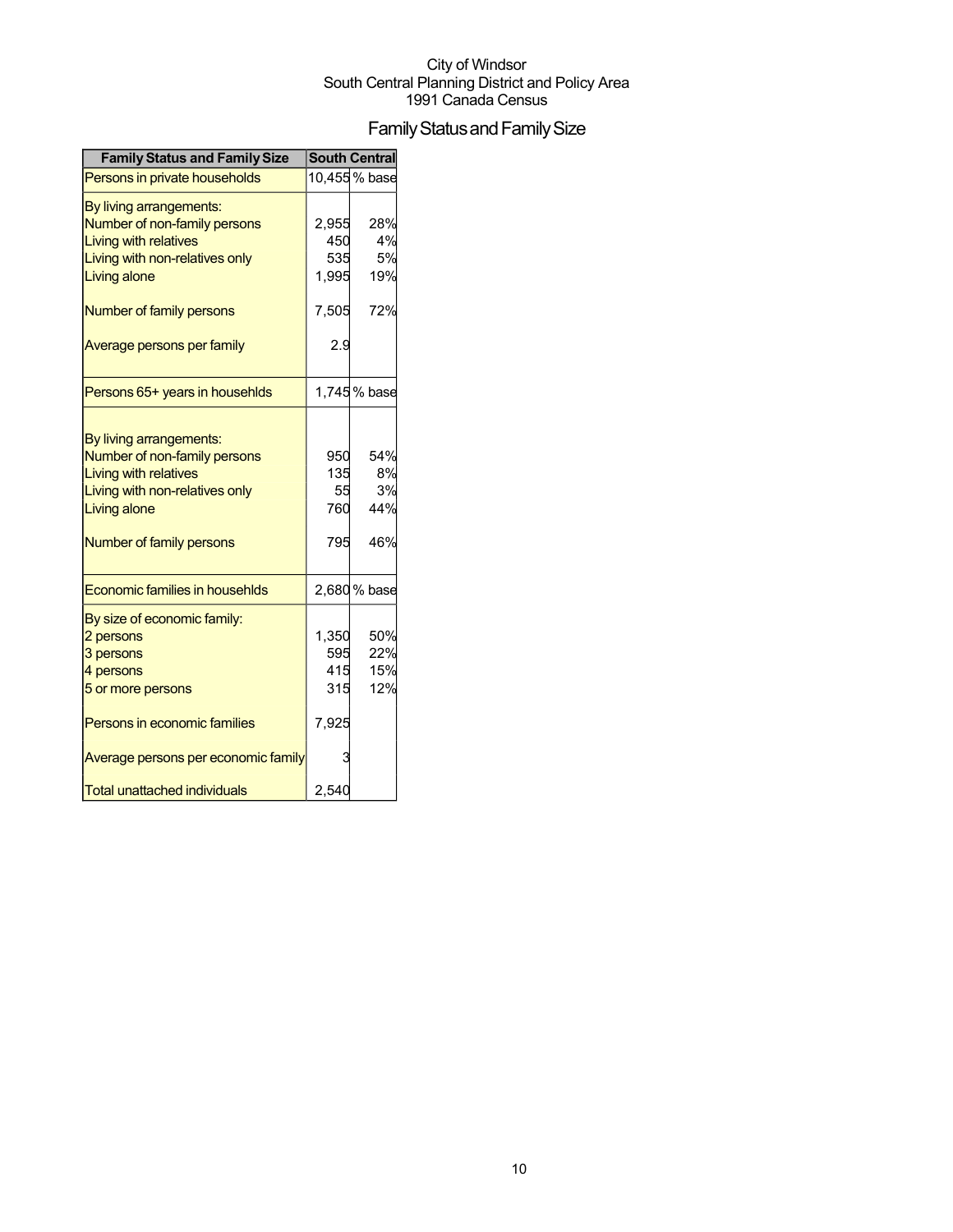## Dwellings

| <b>Dwellings</b>               | <b>South Central</b> |              |
|--------------------------------|----------------------|--------------|
| <b>Occupied dwellings</b>      |                      | 4,865% base  |
| By tenure:                     |                      |              |
| Rented                         | 2,690                | 55%          |
| Owned                          | 2,175                | 45%          |
| <b>Band housing</b>            | 0                    | 0%           |
| By dwelling type:              |                      |              |
| Single-detached house          | 2,225                | 46%          |
| Semi-detached house            | 170                  | 3%           |
| <b>Row house</b>               | 80                   | 2%           |
| Apartment, detached duplex     | 330                  | 7%           |
| Apartment less than 5 storey   | 900                  | 18%          |
| Apartment 5 or more storeys    | 1,145                | 24%          |
| Other single attached house    | 40                   | 1%           |
| Movable dwelling               | 0                    | 0%           |
| Average rooms per dwelling     | 5.4                  |              |
| Average bedrooms per dwelling  | 2.1                  |              |
| Average persons per room       | 0.4                  |              |
| By period of construction      |                      |              |
| Before 1946                    | 2,665                | 55%          |
| 1946 - 1960                    | 610                  | 13%          |
| 1961 - 1970                    | 455                  | 9%           |
| 1971 - 1980                    | 725                  | 15%          |
| 1981 - 1985                    | 165                  | 3%           |
| 1986 - 1991                    | 225                  | 5%           |
| Condition of dwelling:         |                      |              |
| Regular maintenance            | 3,165                | 65%          |
| Minor repairs needed           | 1,195                | 25%          |
| Major repairs needed           | 475                  | 10%          |
| Owner one-family households    |                      | 1,330 % base |
| Average value of dwellings     | \$100,863            |              |
| Owner expenses:                |                      |              |
| Average major monthly payments | \$545                |              |
| Payments > 30% of income       | 150                  | 11%          |
| Tenant one-family households   |                      | 880 % base   |
| Tenant expenses:               |                      |              |
| Average gross monthly rent     | \$593                |              |
| Rent > 30% of income           | 350                  | 40%          |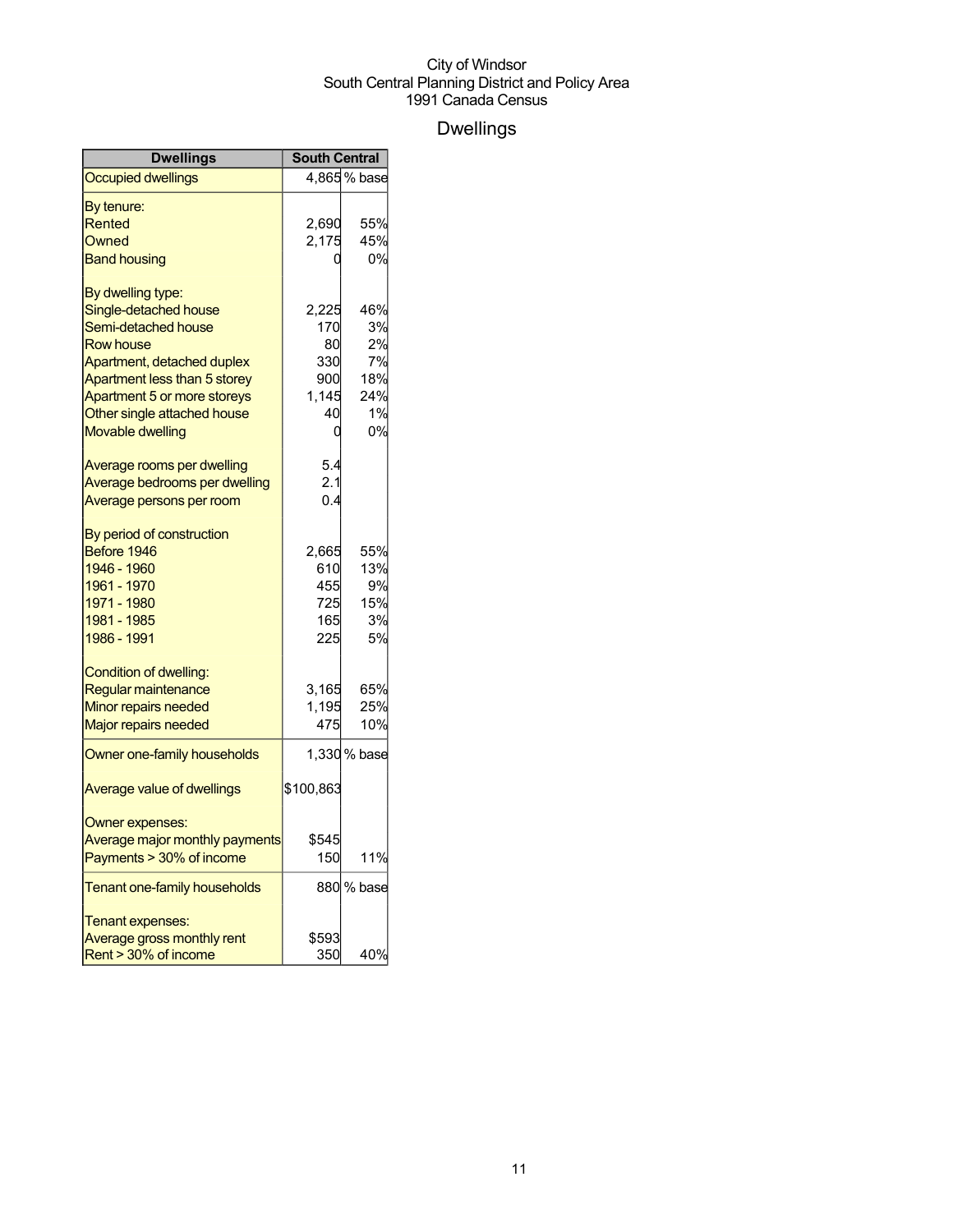## Language-Mothertongue

| Language - Mother tongue            | <b>South Central</b> |               |
|-------------------------------------|----------------------|---------------|
| <b>Total responses</b>              |                      | 10,690 % base |
|                                     |                      |               |
| <b>Total single responses</b>       | 10,175               | 95%           |
| <b>Total official languages</b>     | 8,100                | 76%           |
| English                             | 7,755                | 73%           |
| French                              | 345                  | 3%            |
| <b>Total non-official languages</b> | 2,055                | 19%           |
| Arabic                              | 175                  | 2%            |
| <b>Bulgarian</b>                    | 0                    | 0%            |
| Chinese                             | 220                  | 2%            |
| <b>Dutch</b>                        | 15                   | 0%            |
| <b>Finnish</b>                      | 0                    | 0%            |
| German                              | 120                  | 1%            |
| Greek                               | 135                  | 1%            |
| Hungarian                           | 95                   | 1%            |
| Italian                             | 410                  | 4%            |
| <b>Polish</b>                       | 145                  | 1%            |
| Portuguese                          | 40                   | 0%            |
| Punjabi                             | 5                    | 0%            |
| Russian                             | 55                   | 1%            |
| <b>Spanish</b>                      | 65                   | 1%            |
| Tagalog (Pilipino)                  | 60                   | 1%            |
| <b>Ukrainian</b>                    | 35                   | 0%            |
| Vietnamese                          | 70                   | 1%            |
| Major aboriginal languages          | 0                    | 0%            |
| Languages other than above          | 390                  | 4%            |
| <b>Total multiple responses</b>     | 515                  | 5%            |
| <b>English and French</b>           | 110                  | 1%            |
| English and non-official language   | 355                  | 3%            |
| French and non-official language    | 5                    | 0%            |
| English, French and other language  | 10                   | 0%            |
| Non-official languages              | 30                   | 0%            |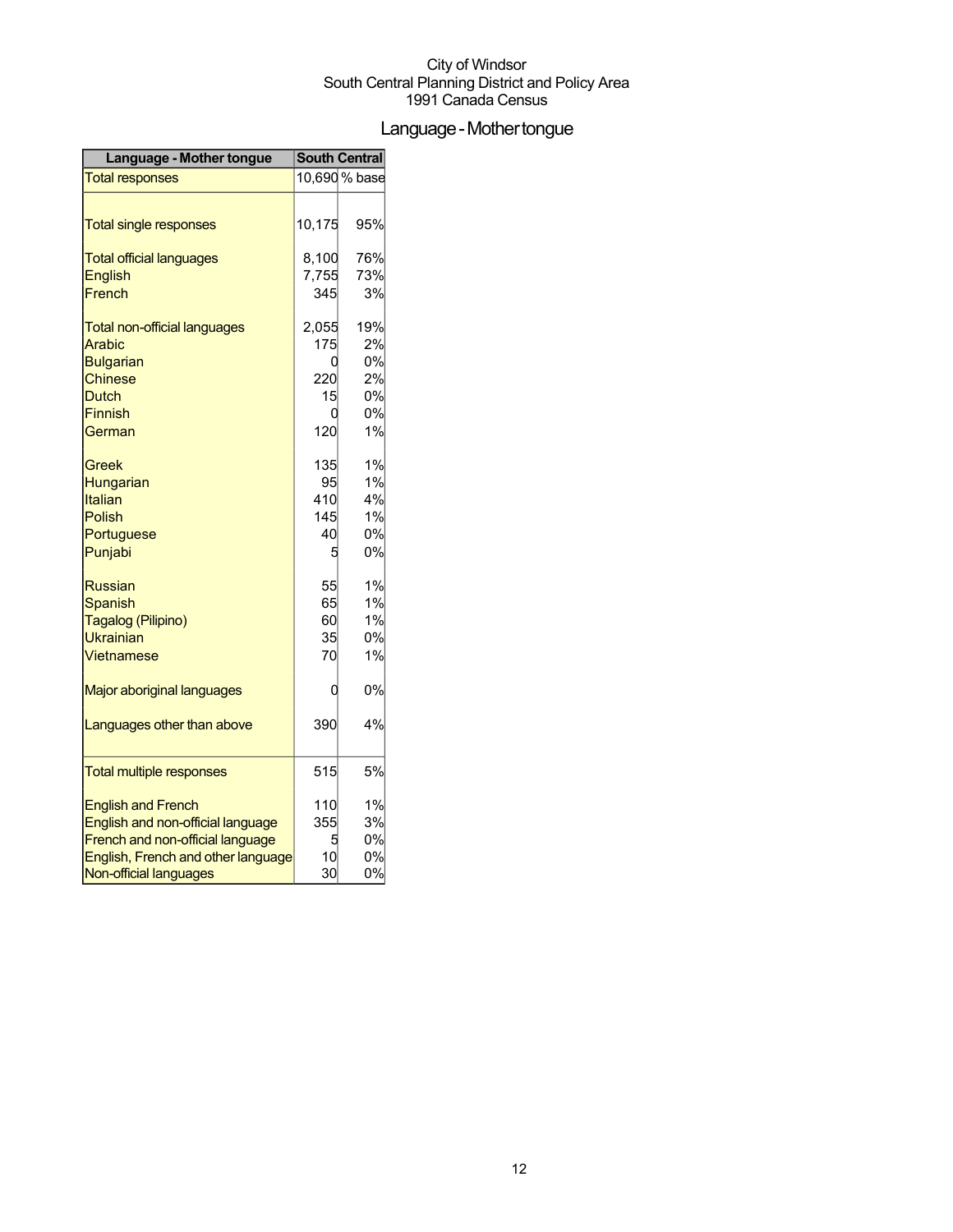## Language-Homelanguage

| Language - Home language South Central |        |               |
|----------------------------------------|--------|---------------|
| <b>Total responses</b>                 |        | 10,590 % base |
| <b>Total single responses</b>          | 10,295 | 97%           |
| <b>Total official languages</b>        | 8,960  | 85%           |
| <b>English</b>                         | 8,910  | 84%           |
| French                                 | 50     | 0%            |
| <b>Total non-official languages</b>    | 1,335  | 13%           |
| <b>Arabic</b>                          | 195    | 2%            |
| <b>Armenian</b>                        | C      | 0%            |
| Chinese                                | 185    | 2%            |
| <b>Creoles</b>                         |        | 0%            |
| Croatian                               | 10     | 0%            |
| <b>Dutch</b>                           | C      | 0%            |
| German                                 | 20     | 0%            |
| Greek                                  | 105    | 1%            |
| Gujarati                               |        | 0%            |
| Hungarian                              | 40     | 0%            |
| Hindi                                  |        | 0%            |
| <b>Italian</b>                         | 305    | 3%            |
| Japanese                               |        | 0%            |
| Khmer (Cambodian)                      |        | 0%            |
| Korean                                 |        | 0%            |
| Portuguese                             | 25     | 0%            |
| Persian (Farsi)                        |        | 0%            |
| <b>Polish</b>                          | 140    | 1%            |
| Punjabi                                | 10     | 0%            |
| Romanian                               | 10     | 0%            |
| <b>Russian</b>                         | 20     | 0%            |
| Spanish                                | 10     | 0%            |
| Tagalog (Pilipino)                     | 75     | 1%            |
| Tamil                                  | C      | 0%            |
| Ukrainian                              | 10     | 0%            |
| Urdu                                   |        | 0%            |
| Vietnamese                             | 45     | 0%            |
| Major aboriginal languages             |        | 0%            |
| Languages other than above             | 140    | 1%            |
| <b>Total multiple responses</b>        | 295    | 3%            |
|                                        |        |               |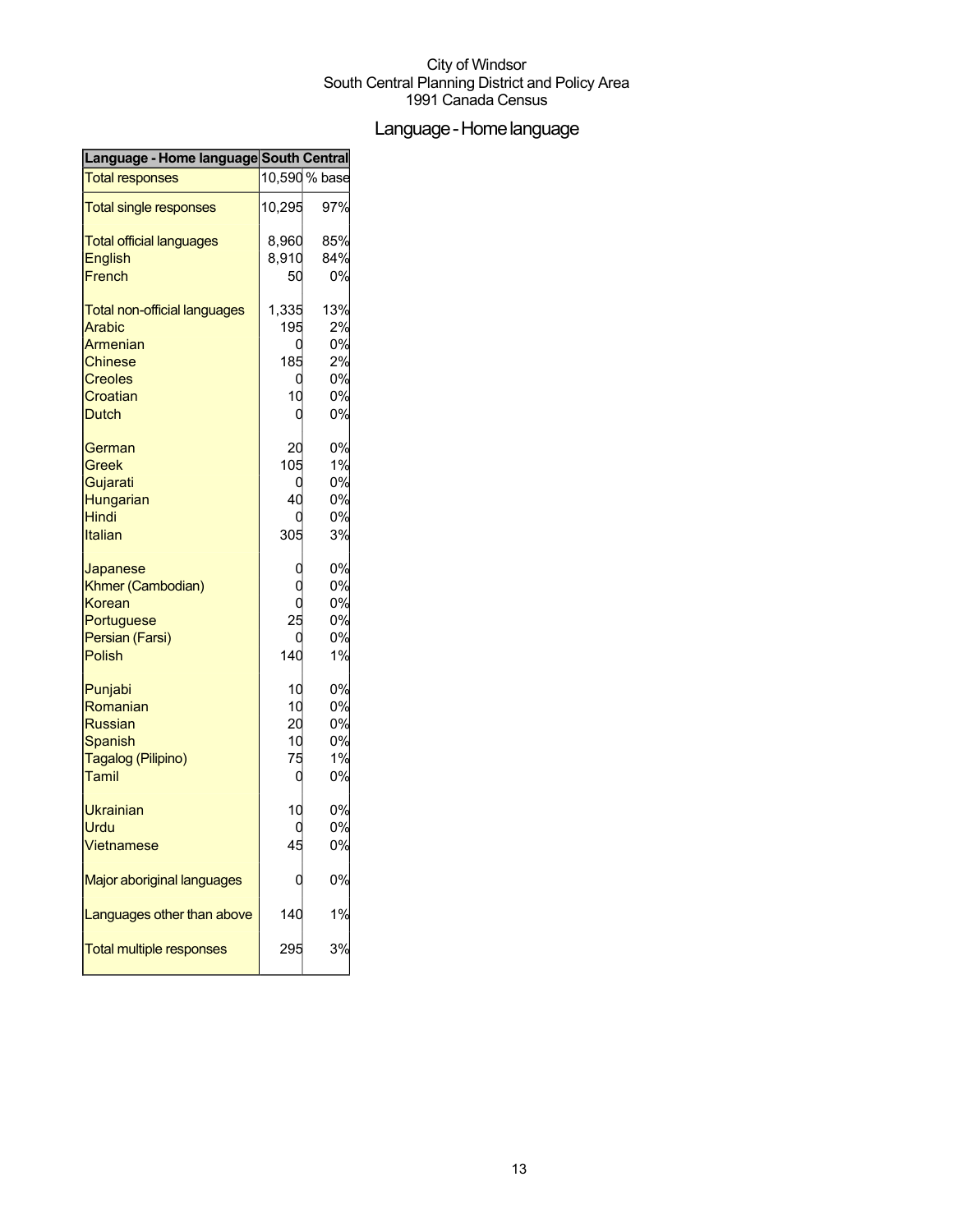## Language - Knowledge of

| Language - Knowledge of South Central |       |               |
|---------------------------------------|-------|---------------|
| <b>Total population</b>               |       | 10,680 % base |
| <b>Official languages:</b>            |       |               |
| <b>English only</b>                   | 9,505 | 89%           |
| <b>French only</b>                    | 10    | 0%            |
| <b>Both English and French</b>        | 840   | 8%            |
| Neither English nor French            | 220   | 2%            |
| Non-official languages:               |       |               |
| Armenian                              |       | 0%            |
| Arabic                                | 280   | 3%            |
| <b>Chinese</b>                        | 275   | 3%            |
| Cree                                  | C     | 0%            |
| <b>Creoles</b>                        |       | 0%            |
| Croatian                              | 10    | 0%            |
| Dutch                                 | 30    | 0%            |
| <b>Finnish</b>                        |       | 0%            |
| German                                | 305   | 3%            |
| <b>Greek</b>                          | 300   | 3%            |
| Gujarati                              | 0     | 0%            |
| <b>Hebrew</b>                         |       | 0%            |
| Hindi                                 |       | 0%            |
| Hungarian                             | 235   | 2%            |
| Italian                               | 645   | 6%            |
| Japanese                              | 20    | 0%            |
| Korean                                | C     | 0%            |
| Persian (Farsi)                       |       | 0%            |
| <b>Polish</b>                         | 230   | 2%            |
| Portuguese                            | 110   | 1%            |
| Punjabi                               | 20    | 0%            |
| Romanian                              | 80    | 1%            |
| <b>Russian</b>                        | 65    | 1%            |
| Spanish                               | 130   | 1%            |
| Tagalog (Pilipino)                    | 160   | 1%            |
| Tamil                                 | C     | 0%            |
| <b>Ukrainian</b>                      | 70    | 1%            |
| Urdu                                  | ſ     | 0%            |
| <b>Vietnamese</b>                     | 40    | 0%            |
| Yiddish                               | 65    | 1%            |
|                                       |       |               |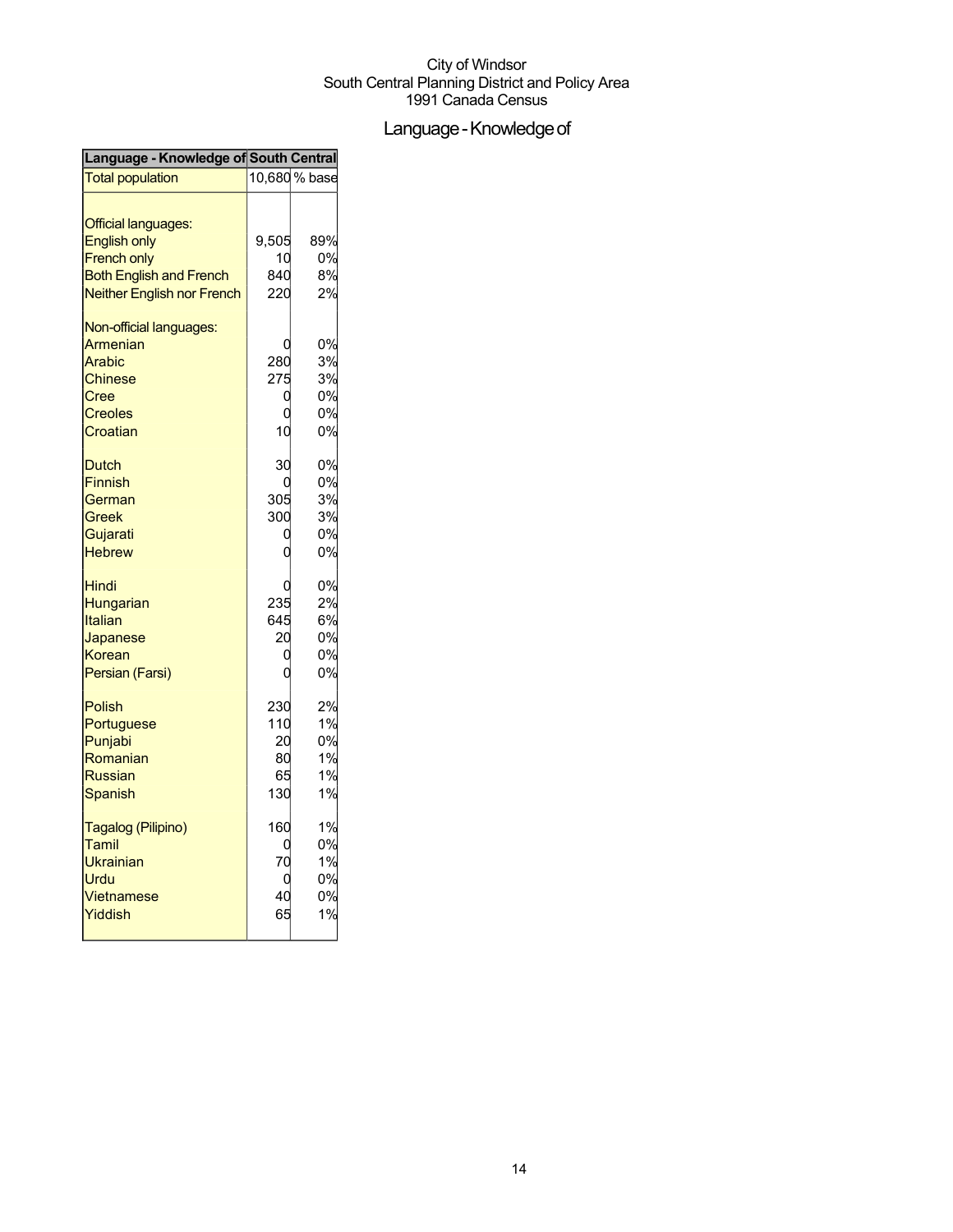## Religion

| <b>Religion</b>             | <b>South Central</b> |               |
|-----------------------------|----------------------|---------------|
| <b>Total population</b>     |                      | 10,680 % base |
|                             |                      |               |
| Catholic                    | 5,095                | 48%           |
| <b>Roman Catholic</b>       | 5,050                | 47%           |
| <b>Ukrainian Catholic</b>   | 30                   | 0%            |
| Protestant                  | 3,175                | 30%           |
| <b>United Church</b>        | 610                  | 6%            |
| Anglican                    | 935                  | 9%            |
| <b>Baptist</b>              | 330                  | 3%            |
| Presbyterian                | 265                  | 2%            |
| Lutheran                    | 230                  | 2%            |
| Pentecostal                 | 130                  | 1%            |
| <b>Mennonite</b>            | 10                   | 0%            |
| <b>Jehovah's Witnesses</b>  | 40                   | 0%            |
| <b>Reformed Bodies</b>      | 20                   | 0%            |
| <b>Salvation Army</b>       | 0                    | 0%            |
| Latter-day Saints (Mormons) | 10                   | 0%            |
| <b>Other Protestant</b>     | 560                  | 5%            |
| <b>Other Religions</b>      | 1,175                | 11%           |
| <b>Eastern Orthodox</b>     | 540                  | 5%            |
| Jewish                      | 345                  | 3%            |
| Islam                       | 235                  | 2%            |
| <b>Buddhist</b>             | 25                   | 0%            |
| <b>Hindu</b>                |                      | 0%            |
| <b>Sikh</b>                 | 20                   | 0%            |
| Other                       | C                    | 0%            |
| No religious affiliation    | 1,150                | 11%           |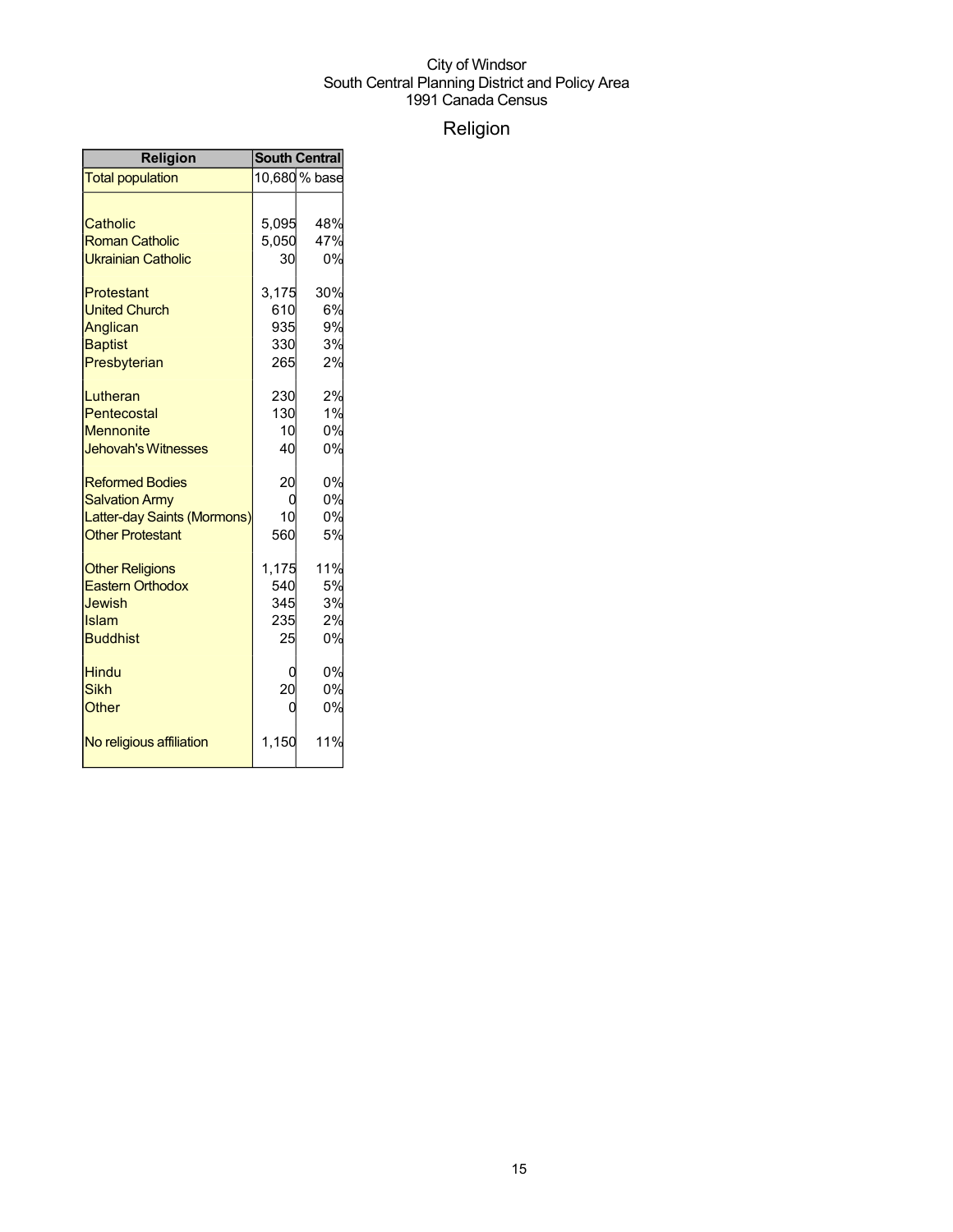## EthnicOrigin

| <b>Ethnic Origin</b>          |       | <b>South Central</b> |
|-------------------------------|-------|----------------------|
| <b>Total population</b>       |       | 10,680 % base        |
|                               |       |                      |
| <b>Total single origins</b>   | 6,850 | 64%                  |
| <b>Aboriginal origins</b>     | 20    | 0%                   |
| <b>Black origins</b>          | 240   | 2%                   |
| <b>British</b>                | 1,995 | 19%                  |
| English                       | 1,425 | 13%                  |
| Scottish                      | 285   | 3%                   |
| Irish                         | 275   | 3%                   |
| <b>Other British</b>          | 10    | 0%                   |
| Canadian                      | 85    | 1%                   |
| Chinese                       | 235   | 2%                   |
| Croatian                      | 10    | 0%                   |
| Danish                        | C     | 0%                   |
| Dutch (Netherlands)           | 60    | 1%                   |
| East Indian, n.i.e.           | 10    | 0%                   |
| Filipino                      | 190   | 2%                   |
| <b>Finnish</b>                | በ     | 0%                   |
| French                        | 860   | 8%                   |
| German                        | 300   | 3%                   |
| Greek                         | 280   | 3%                   |
| Hungarian (Magyar)            | 155   | 1%                   |
| Italian                       | 680   | 6%                   |
| Japanese                      | 15    | 0%                   |
| Jewish                        | 190   | 2%                   |
| Korean                        | О     | 0%                   |
| Lebanese                      | 285   | 3%                   |
| Norwegian                     |       | 0%                   |
| Polish                        | 280   | 3%                   |
| Portuguese                    | 110   | 1%                   |
| Spanish                       | 30    | 0%                   |
| Swedish                       | 10    | 0%                   |
| Ukrainian                     | 210   | 2%                   |
| Vietnamese                    | 30    | 0%                   |
| Yugoslav, n.i.e.              | 65    | 1%                   |
| Other single origins          | 460   | 4%                   |
| <b>Total multiple origins</b> | 3,740 | 35%                  |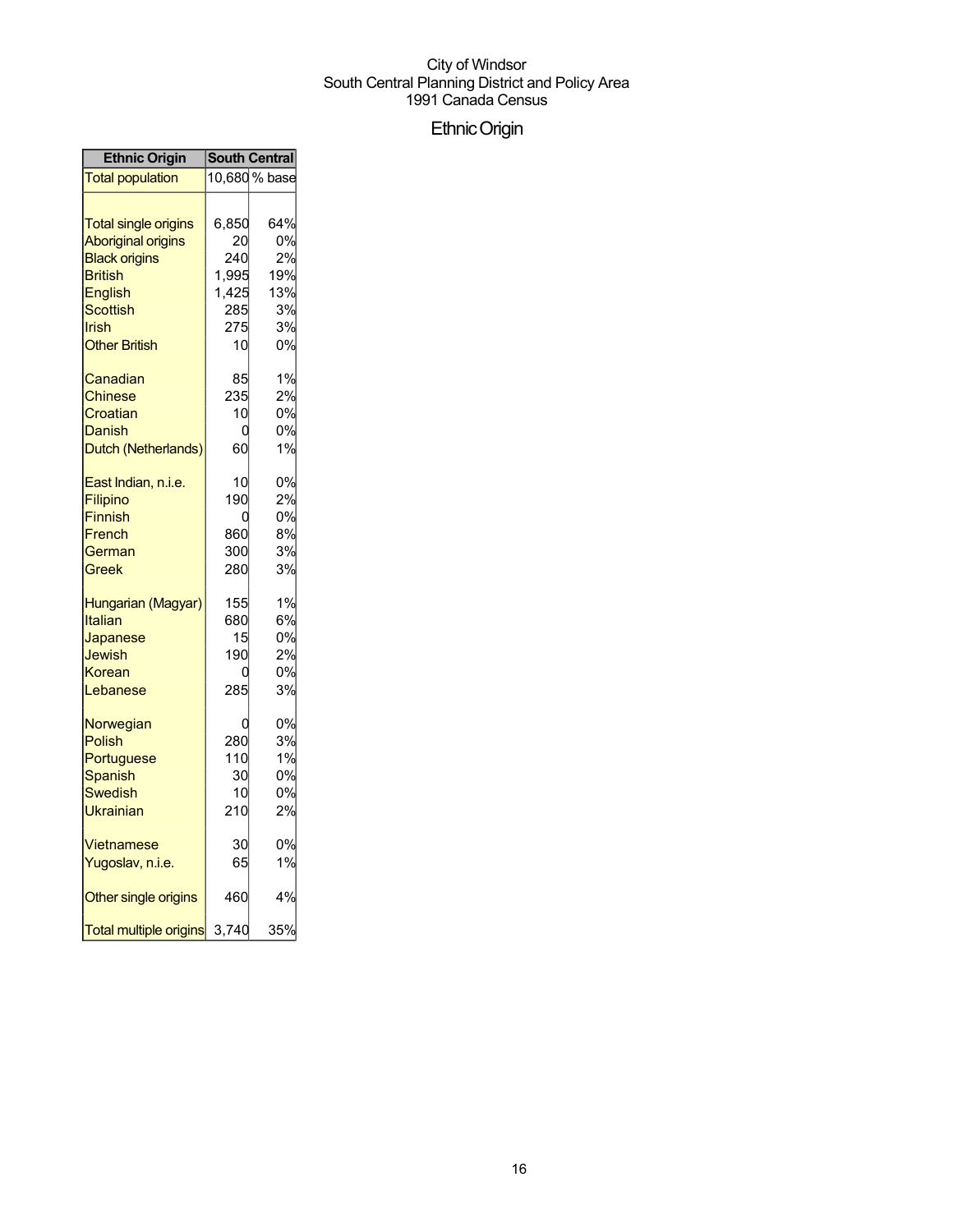## Citizenship and Immigration

| <b>Citizenship and Immigration South Central</b> |       |               |
|--------------------------------------------------|-------|---------------|
| <b>Total population</b>                          |       | 10,680 % base |
|                                                  |       |               |
| Canadian citizens                                | 9,590 | 90%           |
| <b>Citizens other than Canadian</b>              | 980   | 9%            |
| Immigration:                                     |       |               |
| Non-immigrant population                         | 7,700 | 72%           |
| Born in province of residence                    | 6,885 | 64%           |
|                                                  |       |               |
| Immigrant population                             | 2,690 | 25%           |
| <b>United States of America</b>                  | 190   | 2%            |
| <b>Central and South America</b>                 | 115   | 1%            |
| Caribbean and Bermuda                            | 60    | 1%            |
| <b>United Kingdom</b>                            | 300   | 3%            |
| <b>Other Europe</b>                              | 1,480 | 14%           |
| Africa                                           | 10    | 0%            |
| India                                            | 10    | 0%            |
| <b>Other Asia</b>                                | 535   | 5%            |
| Oceania & Other                                  | 20    | 0%            |
| Non-permanent residents                          | 195   | 2%            |
| <b>Total immigrant population</b>                |       | 2,680 % base  |
| Period of immigration:                           |       |               |
| Before 1961                                      | 975   | 36%           |
| 1961-1970                                        | 535   | 20%           |
| 1971-1980                                        | 450   | 17%           |
| 1981-1991                                        | 715   | 27%           |
| 1981-1987                                        | 315   | 12%           |
| 1988-1991                                        | 400   | 15%           |
| Age at immigration:                              |       |               |
| $0 - 4$ years                                    | 250   | 9%            |
| 5 - 19 years                                     | 635   | 24%           |
| 20 years and over                                | 1,815 | 68%           |
|                                                  |       |               |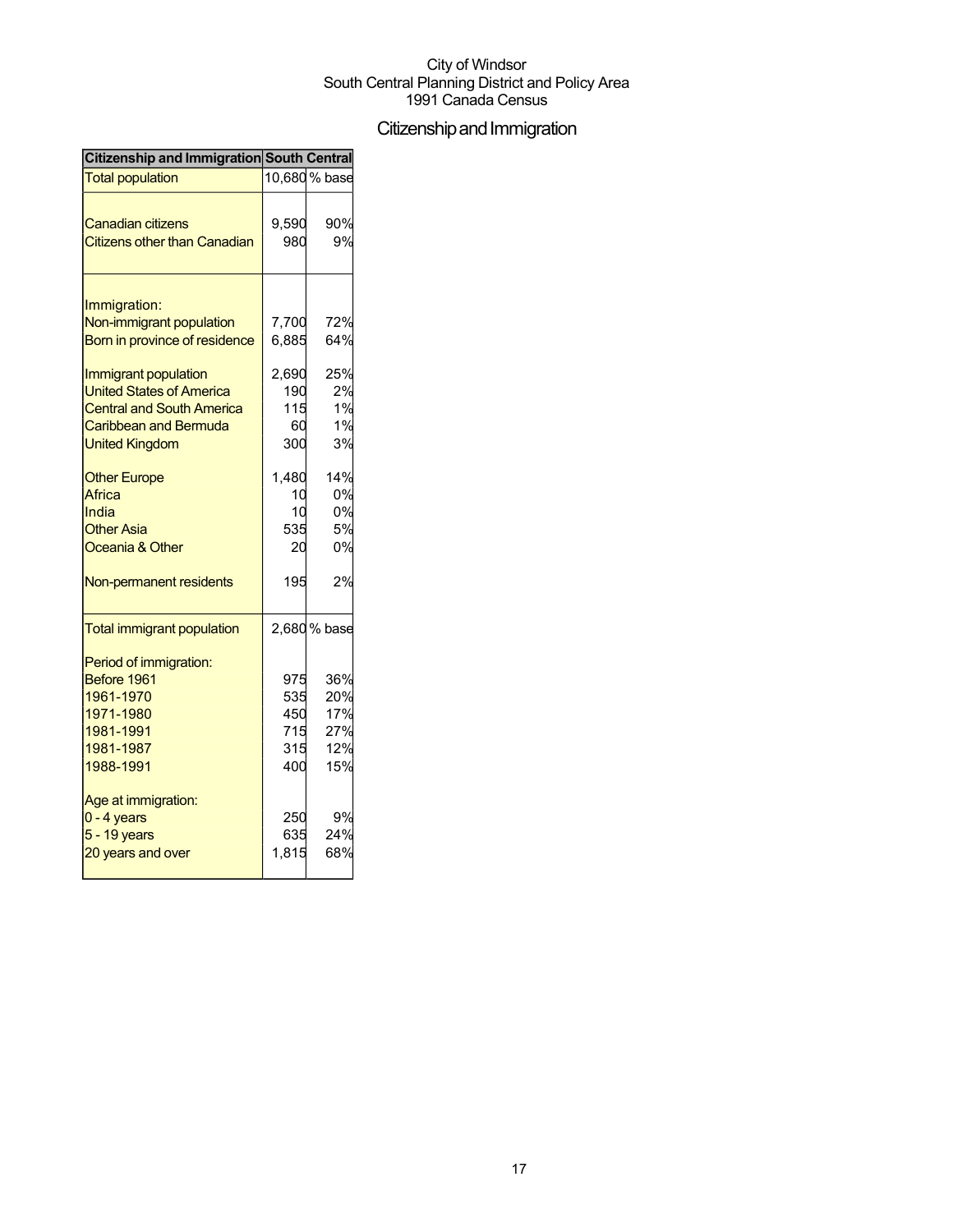## Mobility

| <b>Mobility</b>                                                                                                                      | <b>South Central</b>                         |                                      |
|--------------------------------------------------------------------------------------------------------------------------------------|----------------------------------------------|--------------------------------------|
| One-year mobility status:                                                                                                            |                                              |                                      |
| Population 1 year and over                                                                                                           |                                              | 10,465 % base                        |
| Non-movers                                                                                                                           | 8,425                                        | 81%                                  |
| <b>Movers</b><br>Intraprovincial movers<br><b>Interprovincial migrants</b><br><b>External migrants</b>                               | 2,045<br>30<br>220                           | 20%<br>1,775 17%<br>0%<br>2%         |
| Five-year mobility status:                                                                                                           |                                              |                                      |
| Population 5 years and over                                                                                                          |                                              | 9,990 % base                         |
| Non-movers                                                                                                                           | 5,090                                        | 51%                                  |
| <b>Movers</b><br>Non-migrants<br><b>Migrants</b><br>Internal migrants<br>Intraprovincial migrants<br><b>Interprovincial migrants</b> | 4,895<br>3,290<br>1,600<br>965<br>770<br>210 | 49%<br>33%<br>16%<br>10%<br>8%<br>2% |
| <b>External migrants</b>                                                                                                             | 635                                          | 6%                                   |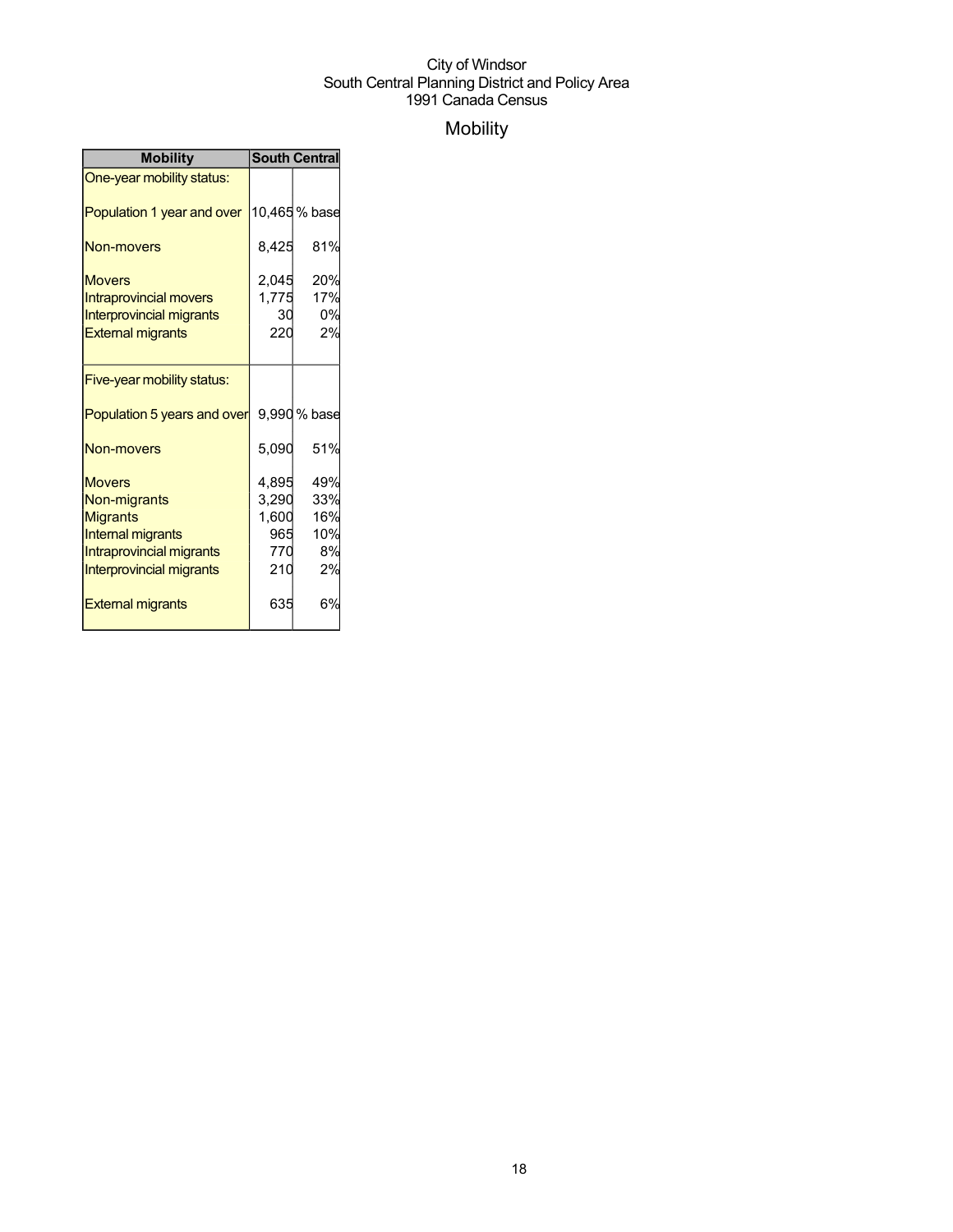## School attendance and Education level

| <b>School attendance and Education level</b>          |       | <b>South Central</b> |
|-------------------------------------------------------|-------|----------------------|
| Population 15 to 24 years                             | 1,510 | % base               |
| By school attendance:                                 |       |                      |
| Not attending school                                  | 590   | 39%                  |
| <b>Attending school full time</b>                     | 790   | 52%                  |
| Attending school part time                            | 120   | 8%                   |
| Population over 15 years                              |       | 8,805 % base         |
| By highest level of schooling:                        |       |                      |
| Less than grade 9                                     | 1,165 | 13%                  |
| Grades 9 to 13                                        | 3,620 | 41%                  |
| No secondary certificate                              | 2,425 | 28%                  |
| With secondary certificate                            | 1,195 | 14%                  |
| Trades certificate or diploma                         | 190   | 2%                   |
| Other non-university                                  | 1,810 | 21%                  |
| <b>Without certificate</b>                            | 690   | 8%                   |
| <b>With certificate</b>                               | 1,120 | 13%                  |
| University - without degree                           | 955   | 11%                  |
| <b>Without certificate</b>                            | 555   | 6%                   |
| <b>With certificate</b>                               | 395   | 4%                   |
| University - with degree                              | 1,020 | 12%                  |
| Total with postsecondary qualifications               |       | 2,725 % base         |
| Educational, recreational and counselling services    | 175   | 6%                   |
| Fine and applied arts                                 | 200   | 7%                   |
| <b>Humanities and related</b>                         | 190   | 7%                   |
| Social sciences and related                           | 245   | 9%                   |
| Commerce, management and business administration      | 635   | 23%                  |
| Agricultural and biological sciences and technologies | 80    | 3%                   |
| Engineering & applied sciences                        | 95    | 3%                   |
| Engineering & applied science technologies and trades | 580   | 21%                  |
| Health professions, sciences and technologies         | 365   | 13%                  |
| Mathematics and physical sciences                     | 85    | 3%                   |
| None and all other                                    | 0     | 0%                   |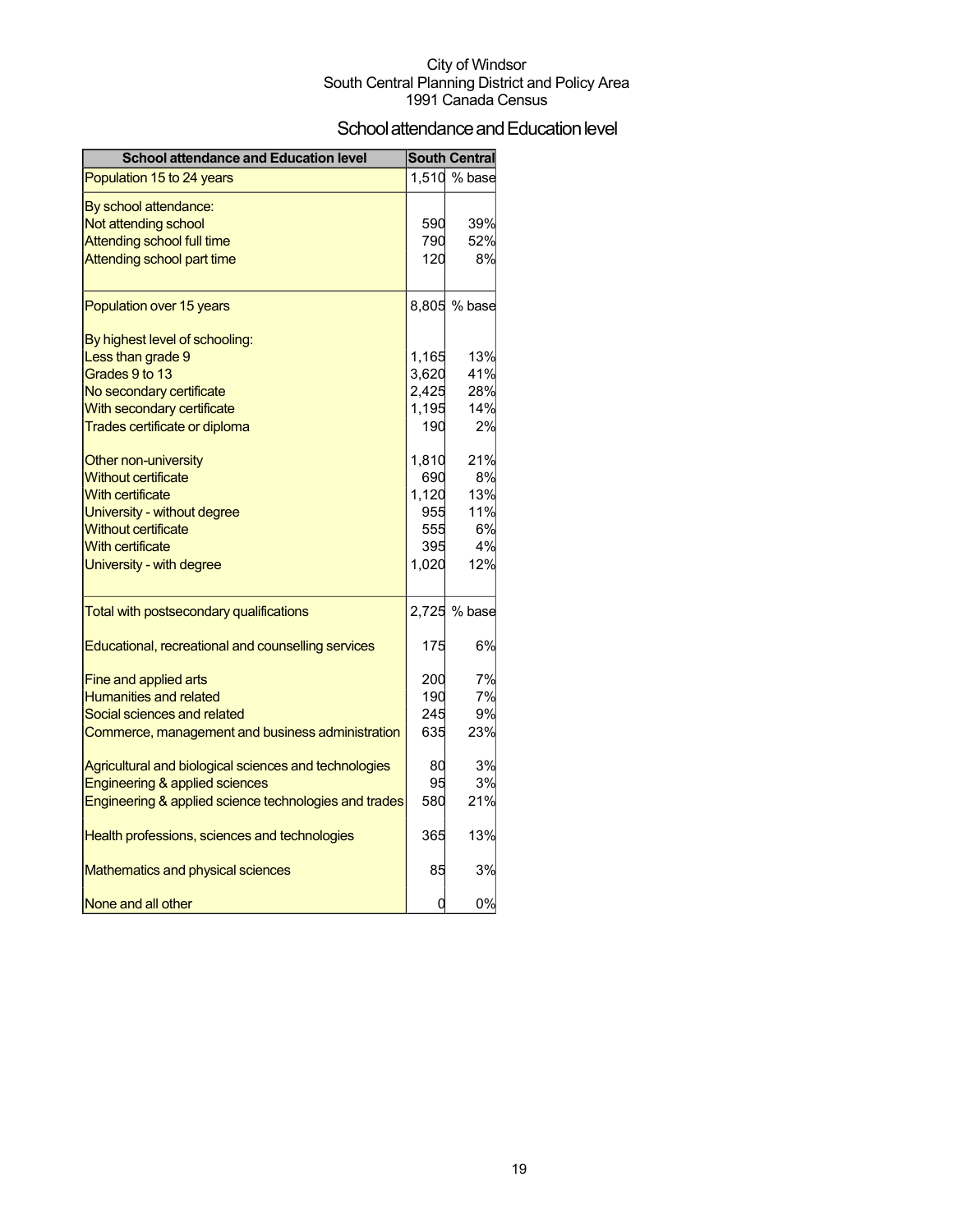## Post-secondary Education by sex

| <b>Post-secondary Education by sex</b>                                             |          | <b>South Central</b> |
|------------------------------------------------------------------------------------|----------|----------------------|
| Males with postsecondary qualifications                                            |          | 1,330 % base         |
|                                                                                    |          |                      |
| Educational, recreational and counselling services                                 | 35       | 3%                   |
|                                                                                    | 50       | 4%                   |
| Fine and applied arts<br><b>Humanities and related</b>                             | 110      | 8%                   |
| Social sciences and related                                                        | 80       | 6%                   |
| Commerce, management and business administration                                   | 230      | 17%                  |
|                                                                                    |          |                      |
| Agricultural and biological sciences and technologies                              | 35       | 3%                   |
| Engineering & applied sciences                                                     | 95       | 7%                   |
| Engineering & applied science technologies and trades                              | 535      | 40%                  |
|                                                                                    |          | 6%                   |
| Health professions, sciences and technologies<br>Mathematics and physical sciences | 80<br>55 | 4%                   |
| None and all other                                                                 |          | 0%                   |
|                                                                                    |          |                      |
| Females with postsecondary qualifications                                          |          | 1,395 % base         |
|                                                                                    |          |                      |
| Educational, recreational and counselling services                                 | 140      | 10%                  |
| Fine and applied arts                                                              | 150      | 11%                  |
| <b>Humanities and related</b>                                                      | 80       | 6%                   |
| Social sciences and related                                                        | 165      | 12%                  |
| Commerce, management and business administration                                   | 405      | 29%                  |
|                                                                                    |          |                      |
| Agricultural and biological sciences and technologies                              | 45       | 3%                   |
| Engineering & applied sciences                                                     |          | 0%                   |
| Engineering & applied science technologies and trades                              | 45       | 3%                   |
| Health professions, sciences and technologies                                      | 285      | 20%                  |
| Mathematics and physical sciences                                                  | 30       | 2%                   |
| None and all other                                                                 |          | 0%                   |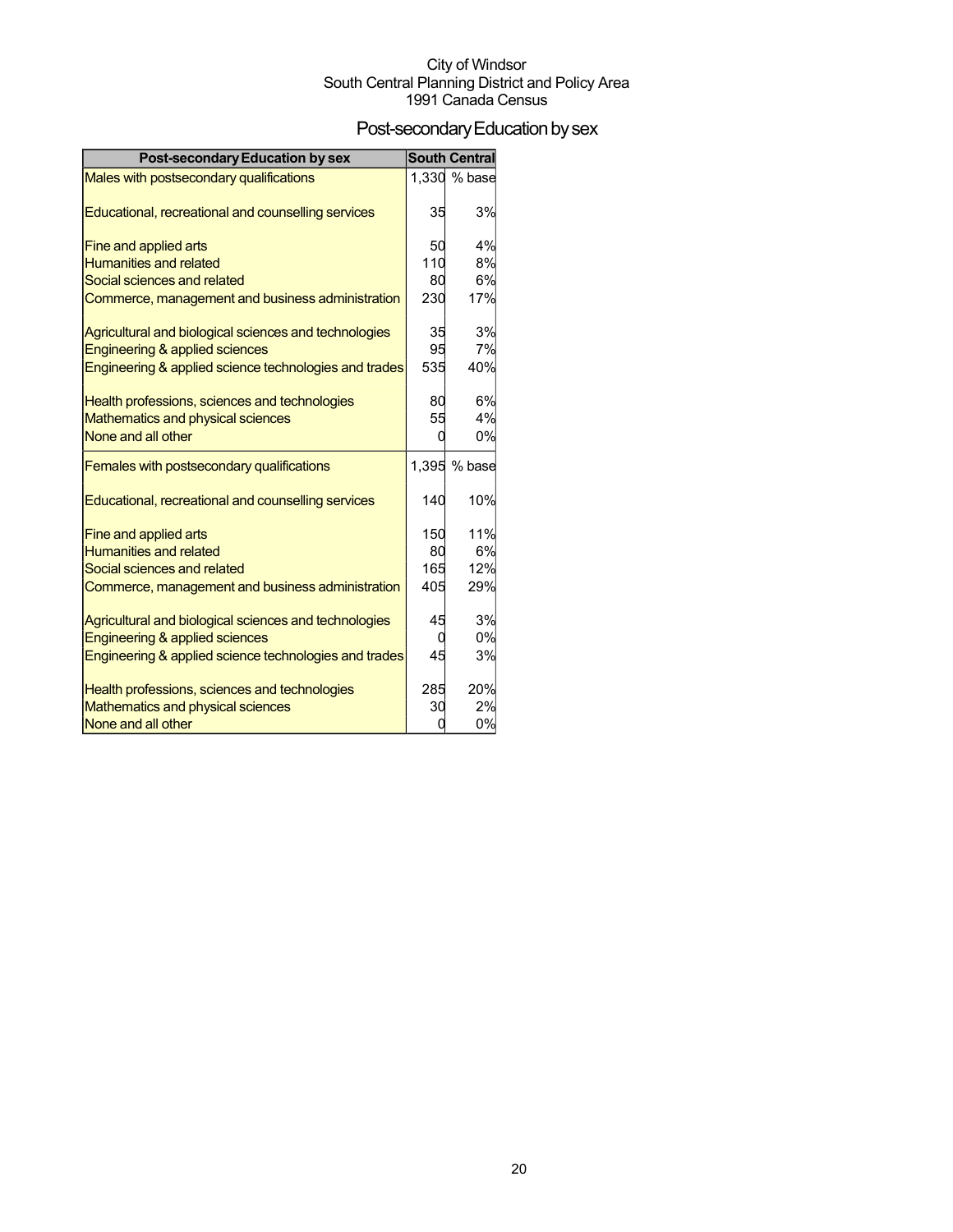## Labour Force

| <b>Labour Force</b>           |       | <b>South Central</b> |
|-------------------------------|-------|----------------------|
| Total 15 years and over 8,820 |       | % base               |
| In labour force               | 5,420 | 61%                  |
| <b>Employed</b>               | 4,725 | 54%                  |
| <b>Unemployed</b>             | 695   | 8%                   |
| Not in the labour force       | 3,410 | 39%                  |
| Unemployment rate             | 13%   |                      |
| <b>Participation rate</b>     | 61%   |                      |
| Total 15-24 years             | 1,525 | % base               |
| In labour force               | 1,025 | 67%                  |
| Employed                      | 865   | 57%                  |
| <b>Unemployed</b>             | 165   | 11%                  |
| Not in the labour force       | 480   | 31%                  |
| Unemployment rate             | 16%   |                      |
| <b>Participation rate</b>     | 67%   |                      |
| Total 25 years and over 7,300 |       | % base               |
| In labour force               | 4,375 | 60%                  |
| Employed                      | 3,850 | 53%                  |
| <b>Unemployed</b>             | 520   | 7%                   |
| Not in the labour force       | 2,935 | 40%                  |
| <b>Unemployment rate</b>      | 12%   |                      |
| <b>Participation rate</b>     | 60%   |                      |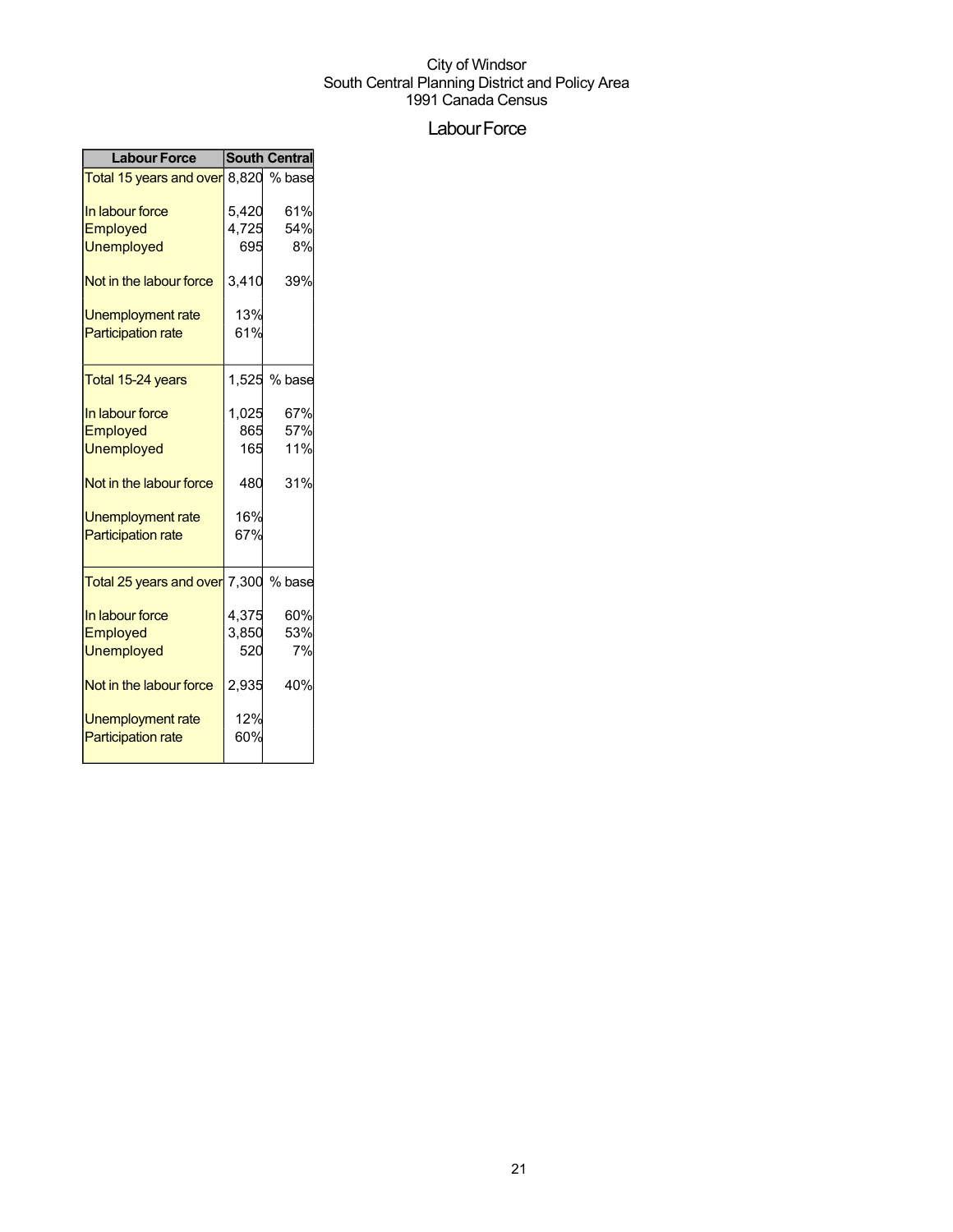## Labour Force - Males

| <b>Labour Force - Males South Central</b> |       |        |
|-------------------------------------------|-------|--------|
| Males 15 years and over 4,065 % base      |       |        |
| In labour force                           | 2,915 | 72%    |
| Employed                                  | 2,530 | 62%    |
| <b>Unemployed</b>                         | 380   | 9%     |
| Not in the labour force                   | 1,155 | 28%    |
| Unemployment rate                         | 13%   |        |
| <b>Participation rate</b>                 | 72%   |        |
| Males 15-24 years                         | 740   | % base |
| In labour force                           | 525   | 71%    |
| Employed                                  | 450   | 61%    |
| <b>Unemployed</b>                         | 80    | 11%    |
| Not in the labour force                   | 210   | 28%    |
| Unemployment rate                         | 15%   |        |
| <b>Participation rate</b>                 | 71%   |        |
| Males 25 years and over 3,310 % base      |       |        |
| In labour force                           | 2,375 | 72%    |
| Employed                                  | 2,070 | 63%    |
| <b>Unemployed</b>                         | 290   | 9%     |
| Not in the labour force                   | 940   | 28%    |
| Unemployment rate                         | 12%   |        |
| <b>Participation rate</b>                 | 72%   |        |
|                                           |       |        |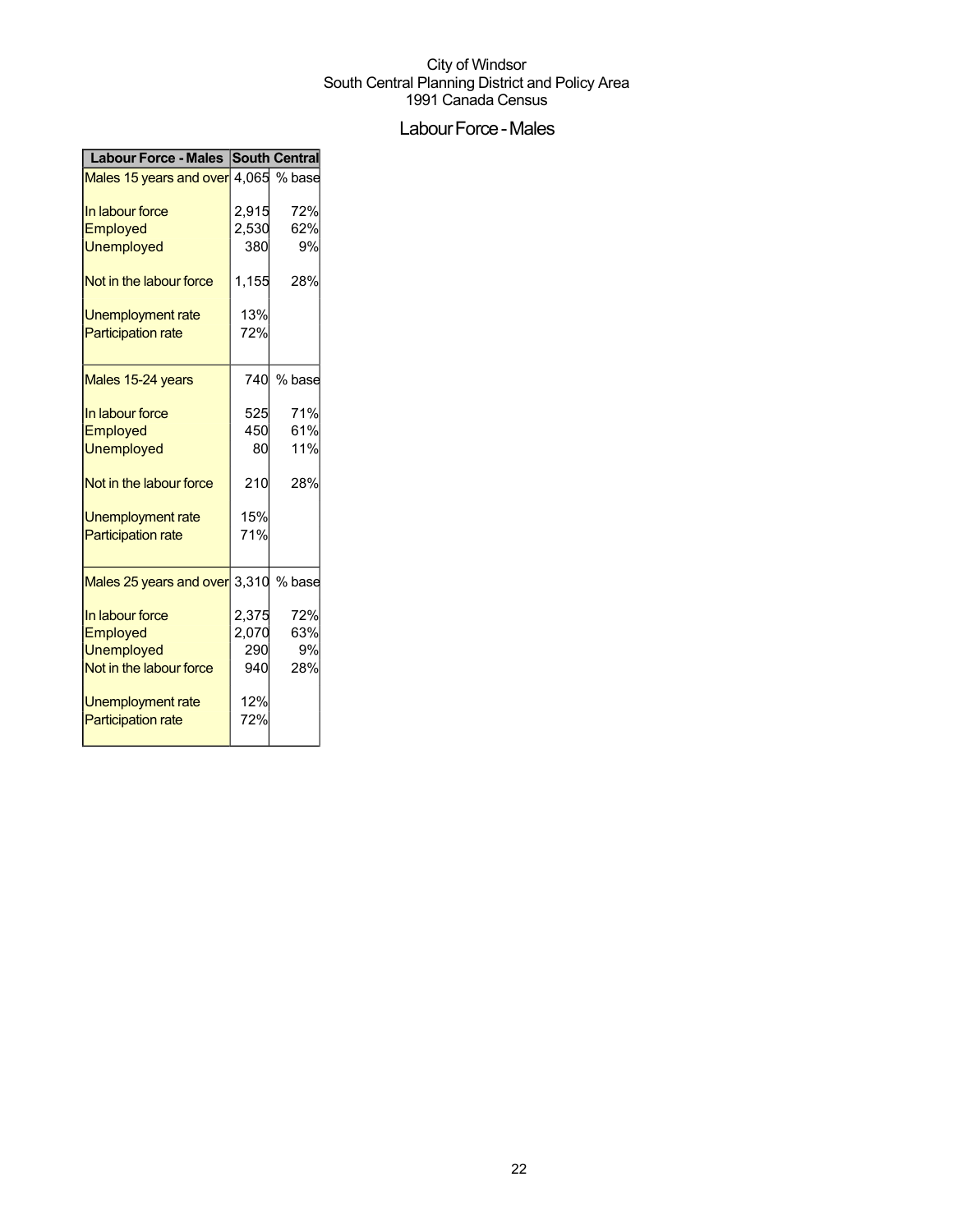## Labour Force - Females

| <b>Labour Force - Females South Central</b>   |       |        |
|-----------------------------------------------|-------|--------|
| <b>Females 15 years and over</b> 4,755 % base |       |        |
| In labour force                               | 2,510 | 53%    |
| Employed                                      | 2,180 | 46%    |
| <b>Unemployed</b>                             | 320   | 7%     |
| Not in the labour force                       | 2,260 | 48%    |
| Unemployment rate                             | 13%   |        |
| <b>Participation rate</b>                     | 53%   |        |
| Females 15-24 years                           | 780   | % base |
| In labour force                               | 515   | 66%    |
| Employed                                      | 415   | 53%    |
| <b>Unemployed</b>                             | 90    | 12%    |
| Not in the labour force                       | 255   | 33%    |
| Unemployment rate                             | 17%   |        |
| <b>Participation rate</b>                     | 66%   |        |
| Females 25 years and over 3,985               |       | % base |
| In labour force                               | 1,995 | 50%    |
| Employed                                      | 1,770 | 44%    |
| <b>Unemployed</b>                             | 235   | 6%     |
| Not in the labour force                       | 1,985 | 50%    |
| Unemployment rate                             | 12%   |        |
| <b>Participation rate</b>                     | 50%   |        |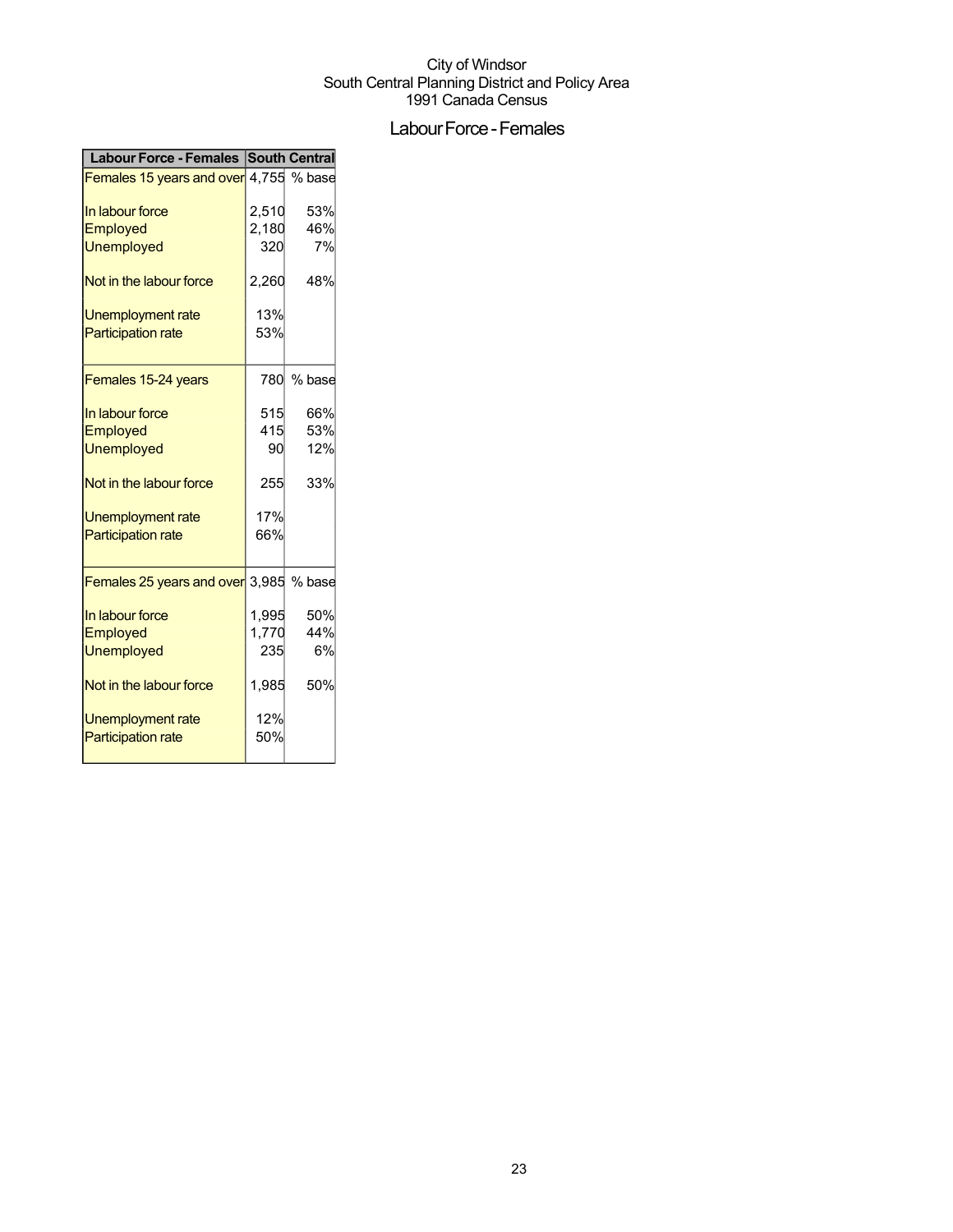## Labour Force - Females with Children

| <b>Labour Force - Females with Children</b>                    |       | <b>South Central</b> |
|----------------------------------------------------------------|-------|----------------------|
| Females, 15 years and older, no children at home               | 3,235 | % base               |
| In the labour force                                            | 1,550 | 48%                  |
| Employed                                                       | 1,365 | 42%                  |
| <b>Unemployed</b>                                              | 160   | 5%                   |
| Not in the labour force                                        | 1,675 | 52%                  |
| Unemployment rate                                              | 10%   |                      |
| <b>Participation rate</b>                                      | 48%   |                      |
| Females 15 years and older with children at home               |       | 1,500 % base         |
| In the labour force                                            | 925   | 62%                  |
| <b>Employed</b>                                                | 775   | 52%                  |
| <b>Unemployed</b>                                              | 145   | 10%                  |
| Not in the labour force                                        | 570   | 38%                  |
| <b>Unemployment rate</b>                                       | 16%   |                      |
| <b>Participation rate</b>                                      | 62%   |                      |
| Females with children under 6 years only                       |       | 275 % base           |
|                                                                |       |                      |
| In the labour force                                            | 155   | 56%                  |
| Employed                                                       | 155   | 56%                  |
| <b>Unemployed</b>                                              | 20    | 7%                   |
| Not in the labour force                                        | 135   | 49%                  |
| Unemployment rate                                              | 13%   |                      |
| <b>Participation rate</b>                                      | 56%   |                      |
| Females with children under 6 and children six years and older |       | 225 % base           |
| In the labour force                                            | 115   | 51%                  |
| Employed                                                       | 130   | 58%                  |
| <b>Unemployed</b>                                              | 10    | 4%                   |
| Not in the labour force                                        | 90    | 40%                  |
| Unemployment rate                                              | 9%    |                      |
| <b>Participation rate</b>                                      | 51%   |                      |
| Females with children over 6 years only                        |       | 1,010 % base         |
| In the labour force                                            | 615   | 61%                  |
| Employed                                                       | 535   | 53%                  |
| <b>Unemployed</b>                                              | 85    | 8%                   |
| Not in the labour force                                        | 375   | 37%                  |
| <b>Unemployment rate</b>                                       | 14%   |                      |
| <b>Participation rate</b>                                      | 61%   |                      |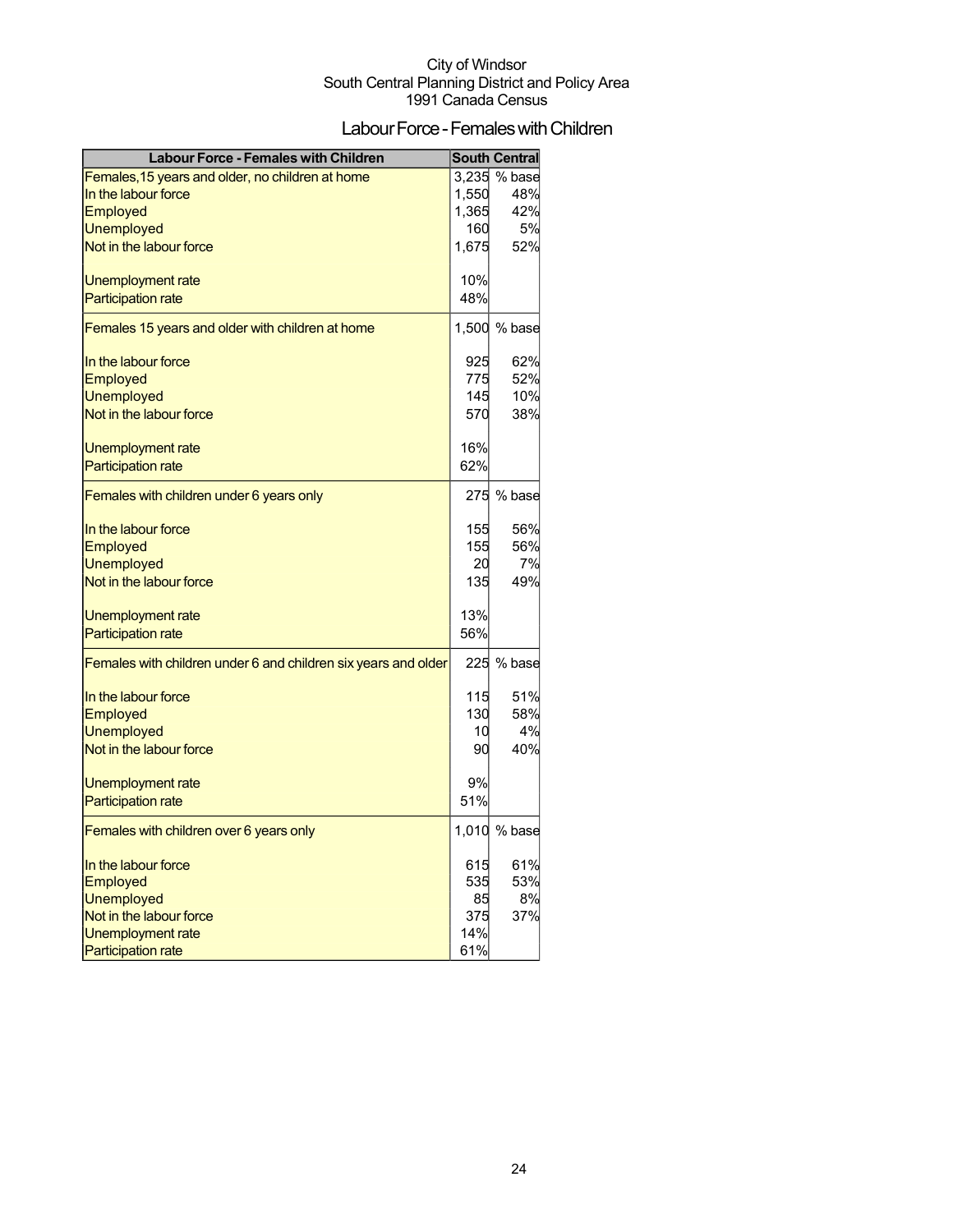## Fertility

| <b>Fertility</b>                                                          |       | <b>South Central</b> |
|---------------------------------------------------------------------------|-------|----------------------|
| Ever-married women 15 years and older, by children ever born 3,515 % base |       |                      |
|                                                                           |       |                      |
| No child                                                                  | 750   | 21%                  |
| 1 child                                                                   | 500   | 14%                  |
| 2 children                                                                | 925   | 26%                  |
| 3 children                                                                | 785   | 22%                  |
| 4 or more children                                                        | 580   | 17%                  |
| Children ever-born per 1000                                               | 2,163 |                      |
| Ever-married women 15-44 years                                            | 1,480 |                      |
| Children ever-born per 1000                                               | 1,432 |                      |
| Single women 15 years and over                                            | 1,255 |                      |
| Children ever-born per 1000                                               | 167   |                      |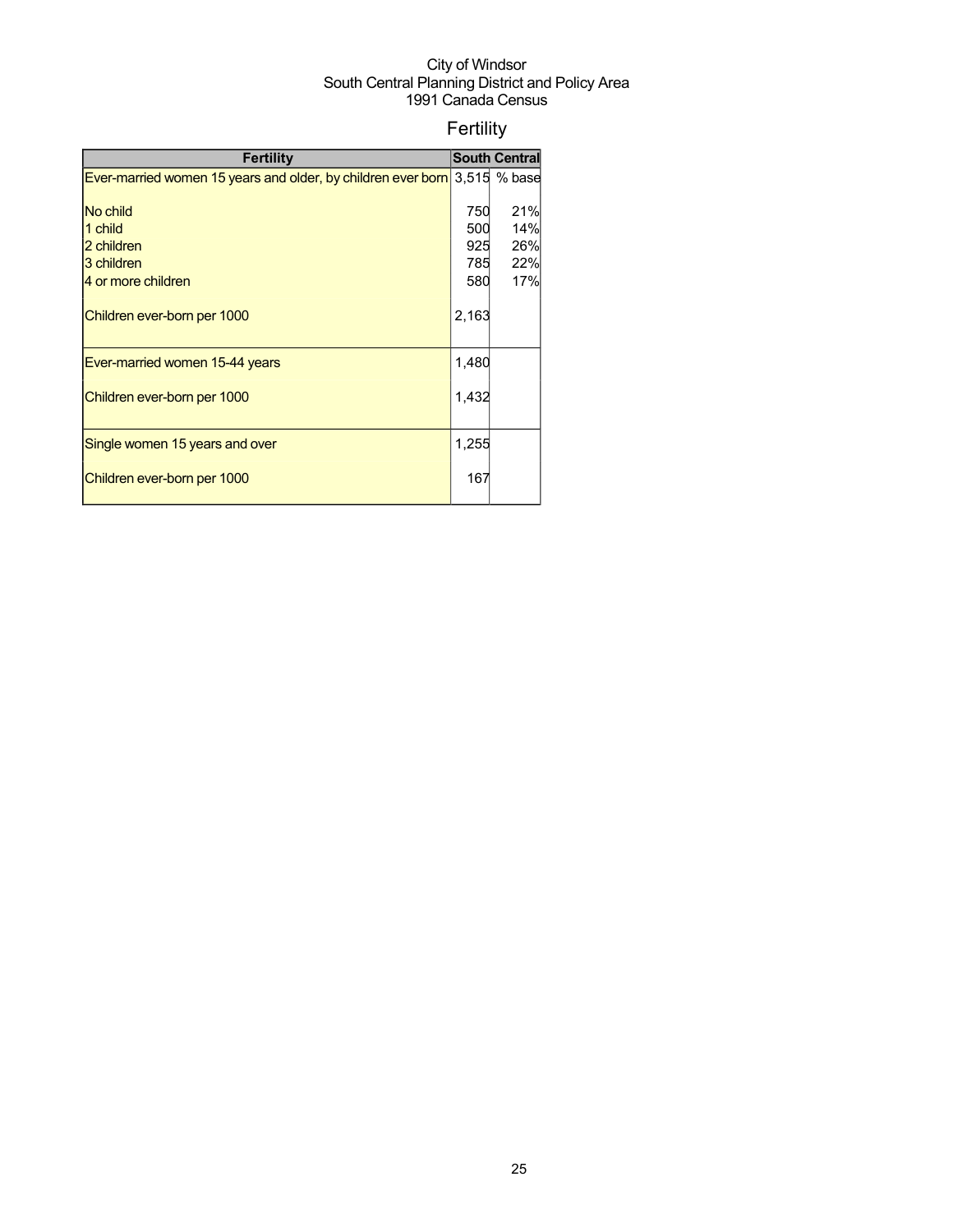## Industry

| <b>Industry</b>                                    |       | <b>South Central</b> |
|----------------------------------------------------|-------|----------------------|
| Total labour force 15 years and older 5,410 % base |       |                      |
| <b>Total for all industries</b>                    | 5,270 | 97%                  |
| <b>Agriculture and related</b>                     | 30    | 1%                   |
| <b>Fishing and trapping</b>                        |       | 0%                   |
| <b>Logging and forestry</b>                        | 20    | 0%                   |
| Mining, quarrying & oil wells                      |       | 0%                   |
| Manufacturing                                      | 1,290 | 24%                  |
| Construction                                       | 280   | 5%                   |
| <b>Transportation and storage</b>                  | 100   | 2%                   |
| <b>Communication and utilities</b>                 | 85    | 2%                   |
| <b>Wholesale trade</b>                             | 140   | 3%                   |
| <b>Retail trade</b>                                | 660   | 12%                  |
| <b>Finance and insurance</b>                       | 170   | 3%                   |
| Real estate and insurance agents                   | 100   | 2%                   |
| <b>Business service</b>                            | 315   | 6%                   |
| Government service                                 | 230   | 4%                   |
| <b>Educational service</b>                         | 295   | 5%                   |
| <b>Health and social service</b>                   | 650   | 12%                  |
| Accommodation & food service                       | 540   | 10%                  |
| Other service industries                           | 345   | 6%                   |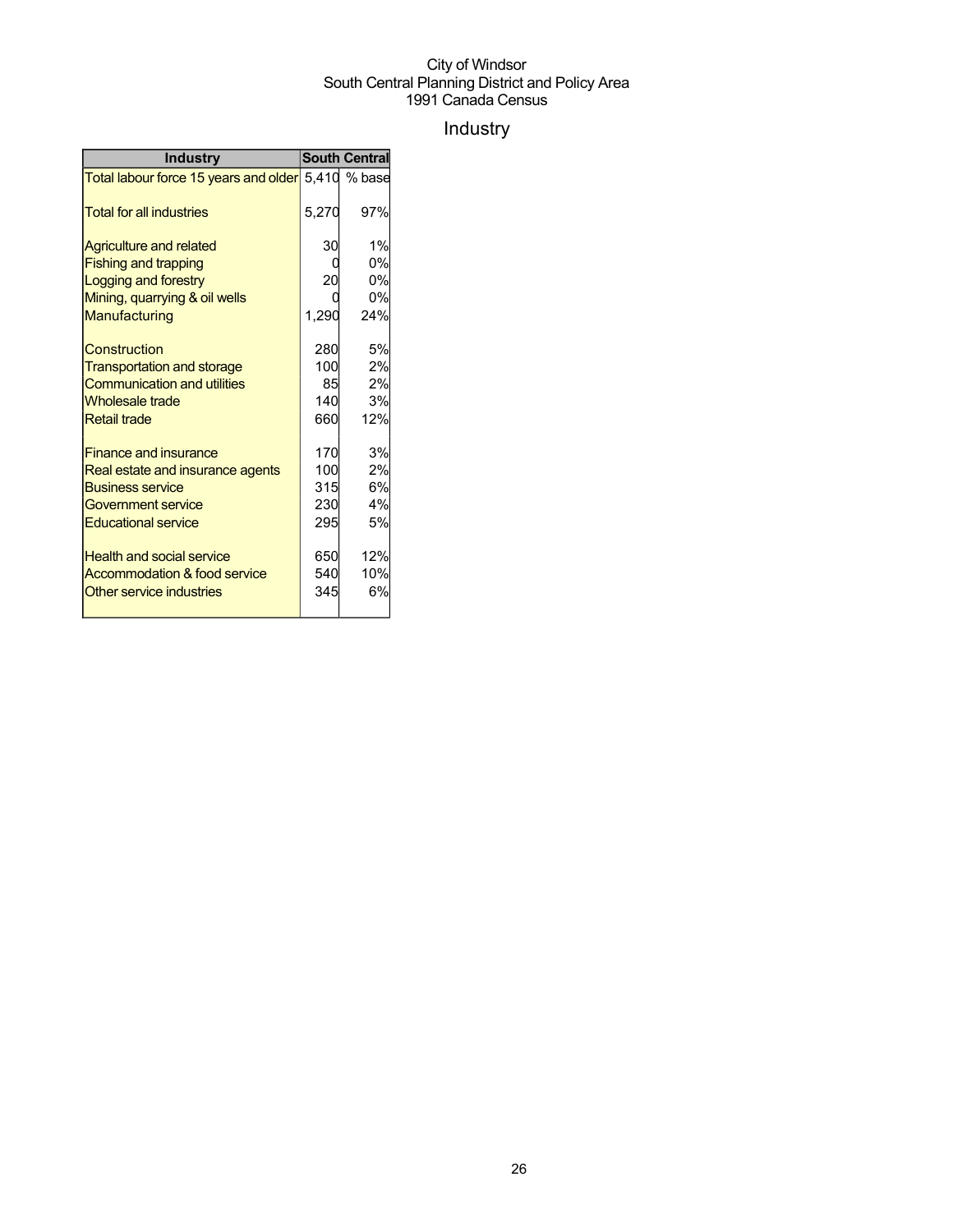## **Occupation**

| <b>Occupation</b>                             |     | <b>South Central</b> |
|-----------------------------------------------|-----|----------------------|
| <b>Total for all occupations</b>              |     | 5.245 % base         |
|                                               |     |                      |
| <b>Managerial and administrative</b>          | 430 | 8%                   |
| Natural sciences, engineering and mathematics | 135 | 3%                   |
| Social sciences & related                     | 110 | 2%                   |
| Religion                                      | 20  | 0%                   |
| <b>Teaching and related</b>                   | 150 | 3%                   |
| Medicine and health                           | 375 | 7%                   |
| Art, literary, recreational                   | 85  | 2%                   |
| <b>Clerical and related</b>                   | 880 | 17%                  |
| <b>Sales</b>                                  | 395 | 8%                   |
| Service                                       | 770 | 15%                  |
| Farming, horticultural and animal husbandry   | 65  | 1%                   |
| Fishing, trapping and related                 |     | 0%                   |
| <b>Forestry and logging</b>                   | 20  | 0%                   |
| Mining, quarrying, oil & gas                  |     | 0%                   |
| Processing                                    | 80  | 2%                   |
| <b>Machining and related</b>                  | 225 | 4%                   |
| Product fabricating, assembly and repairing   | 620 | 12%                  |
| <b>Construction trades</b>                    | 225 | 4%                   |
| <b>Transport equipment operating</b>          | 135 | 3%                   |
| Material handling & related                   | 80  | 2%                   |
| Other crafts, equipment operating             | 20  | 0%                   |
| Occupations not elsewhere classified          | 220 | 4%                   |
|                                               |     |                      |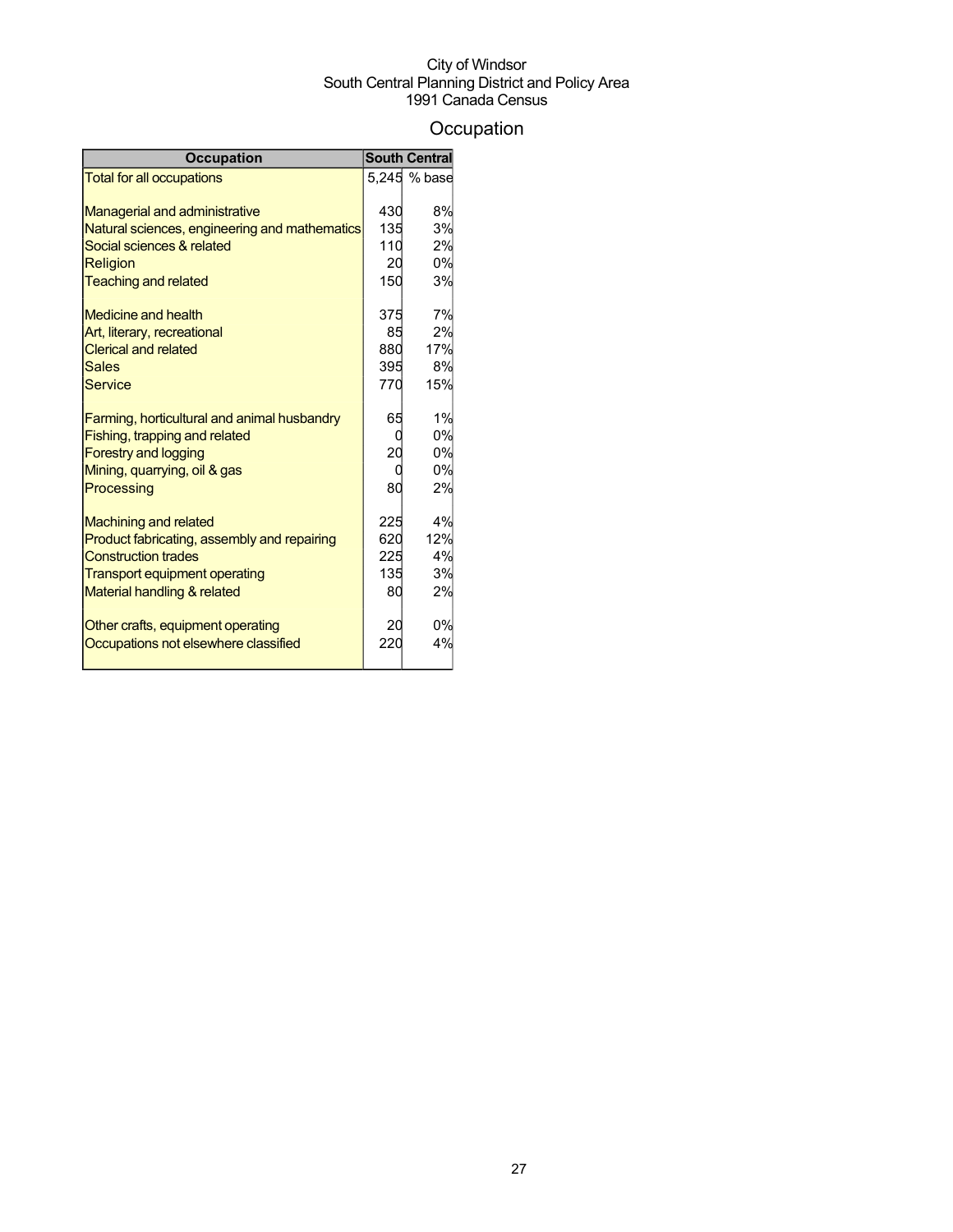## Occupation-Males

| 2,800 % base<br>8%<br>215<br>Managerial, administrative<br>4%<br>105<br>Natural sciences, engineering and mathematics<br>Social sciences & related<br>25<br>1%<br>20<br>1%<br><b>Religion</b><br>55<br><b>Teaching and related</b><br>2%<br>2%<br>60<br><b>Medicine and health</b><br>45<br>2%<br>Art, literary, recreational<br>180<br>6%<br>235<br>8%<br>340<br>12%<br>2%<br>55<br>Farming, horticultural and animal husbandry<br>0%<br>Fishing, trapping and related<br>20<br>1%<br><b>Forestry and logging</b><br>0%<br>Mining, quarrying, oil & gas<br>Processing<br>3%<br>70<br>200<br>7%<br><b>Machining and related</b><br>17%<br>470<br>Product fabricating, assembly and repairing<br>8%<br>225<br>4%<br>115<br><b>Transport equipment operating</b><br>3%<br>80<br>0%<br>10<br>Other crafts, equipment operating<br>6%<br>175 | <b>Occupation - Males</b>              | <b>South Central</b> |
|------------------------------------------------------------------------------------------------------------------------------------------------------------------------------------------------------------------------------------------------------------------------------------------------------------------------------------------------------------------------------------------------------------------------------------------------------------------------------------------------------------------------------------------------------------------------------------------------------------------------------------------------------------------------------------------------------------------------------------------------------------------------------------------------------------------------------------------|----------------------------------------|----------------------|
|                                                                                                                                                                                                                                                                                                                                                                                                                                                                                                                                                                                                                                                                                                                                                                                                                                          | Males, all occupations                 |                      |
|                                                                                                                                                                                                                                                                                                                                                                                                                                                                                                                                                                                                                                                                                                                                                                                                                                          |                                        |                      |
|                                                                                                                                                                                                                                                                                                                                                                                                                                                                                                                                                                                                                                                                                                                                                                                                                                          |                                        |                      |
|                                                                                                                                                                                                                                                                                                                                                                                                                                                                                                                                                                                                                                                                                                                                                                                                                                          |                                        |                      |
|                                                                                                                                                                                                                                                                                                                                                                                                                                                                                                                                                                                                                                                                                                                                                                                                                                          |                                        |                      |
|                                                                                                                                                                                                                                                                                                                                                                                                                                                                                                                                                                                                                                                                                                                                                                                                                                          |                                        |                      |
|                                                                                                                                                                                                                                                                                                                                                                                                                                                                                                                                                                                                                                                                                                                                                                                                                                          |                                        |                      |
|                                                                                                                                                                                                                                                                                                                                                                                                                                                                                                                                                                                                                                                                                                                                                                                                                                          |                                        |                      |
|                                                                                                                                                                                                                                                                                                                                                                                                                                                                                                                                                                                                                                                                                                                                                                                                                                          |                                        |                      |
|                                                                                                                                                                                                                                                                                                                                                                                                                                                                                                                                                                                                                                                                                                                                                                                                                                          | <b>Clerical and related</b>            |                      |
|                                                                                                                                                                                                                                                                                                                                                                                                                                                                                                                                                                                                                                                                                                                                                                                                                                          | <b>Sales</b>                           |                      |
|                                                                                                                                                                                                                                                                                                                                                                                                                                                                                                                                                                                                                                                                                                                                                                                                                                          | <b>Service</b>                         |                      |
|                                                                                                                                                                                                                                                                                                                                                                                                                                                                                                                                                                                                                                                                                                                                                                                                                                          |                                        |                      |
|                                                                                                                                                                                                                                                                                                                                                                                                                                                                                                                                                                                                                                                                                                                                                                                                                                          |                                        |                      |
|                                                                                                                                                                                                                                                                                                                                                                                                                                                                                                                                                                                                                                                                                                                                                                                                                                          |                                        |                      |
|                                                                                                                                                                                                                                                                                                                                                                                                                                                                                                                                                                                                                                                                                                                                                                                                                                          |                                        |                      |
|                                                                                                                                                                                                                                                                                                                                                                                                                                                                                                                                                                                                                                                                                                                                                                                                                                          |                                        |                      |
|                                                                                                                                                                                                                                                                                                                                                                                                                                                                                                                                                                                                                                                                                                                                                                                                                                          |                                        |                      |
|                                                                                                                                                                                                                                                                                                                                                                                                                                                                                                                                                                                                                                                                                                                                                                                                                                          |                                        |                      |
|                                                                                                                                                                                                                                                                                                                                                                                                                                                                                                                                                                                                                                                                                                                                                                                                                                          |                                        |                      |
|                                                                                                                                                                                                                                                                                                                                                                                                                                                                                                                                                                                                                                                                                                                                                                                                                                          | <b>Construction trades</b>             |                      |
|                                                                                                                                                                                                                                                                                                                                                                                                                                                                                                                                                                                                                                                                                                                                                                                                                                          |                                        |                      |
|                                                                                                                                                                                                                                                                                                                                                                                                                                                                                                                                                                                                                                                                                                                                                                                                                                          | <b>Material handling &amp; related</b> |                      |
|                                                                                                                                                                                                                                                                                                                                                                                                                                                                                                                                                                                                                                                                                                                                                                                                                                          |                                        |                      |
|                                                                                                                                                                                                                                                                                                                                                                                                                                                                                                                                                                                                                                                                                                                                                                                                                                          |                                        |                      |
|                                                                                                                                                                                                                                                                                                                                                                                                                                                                                                                                                                                                                                                                                                                                                                                                                                          | Occupations not elsewhere classified   |                      |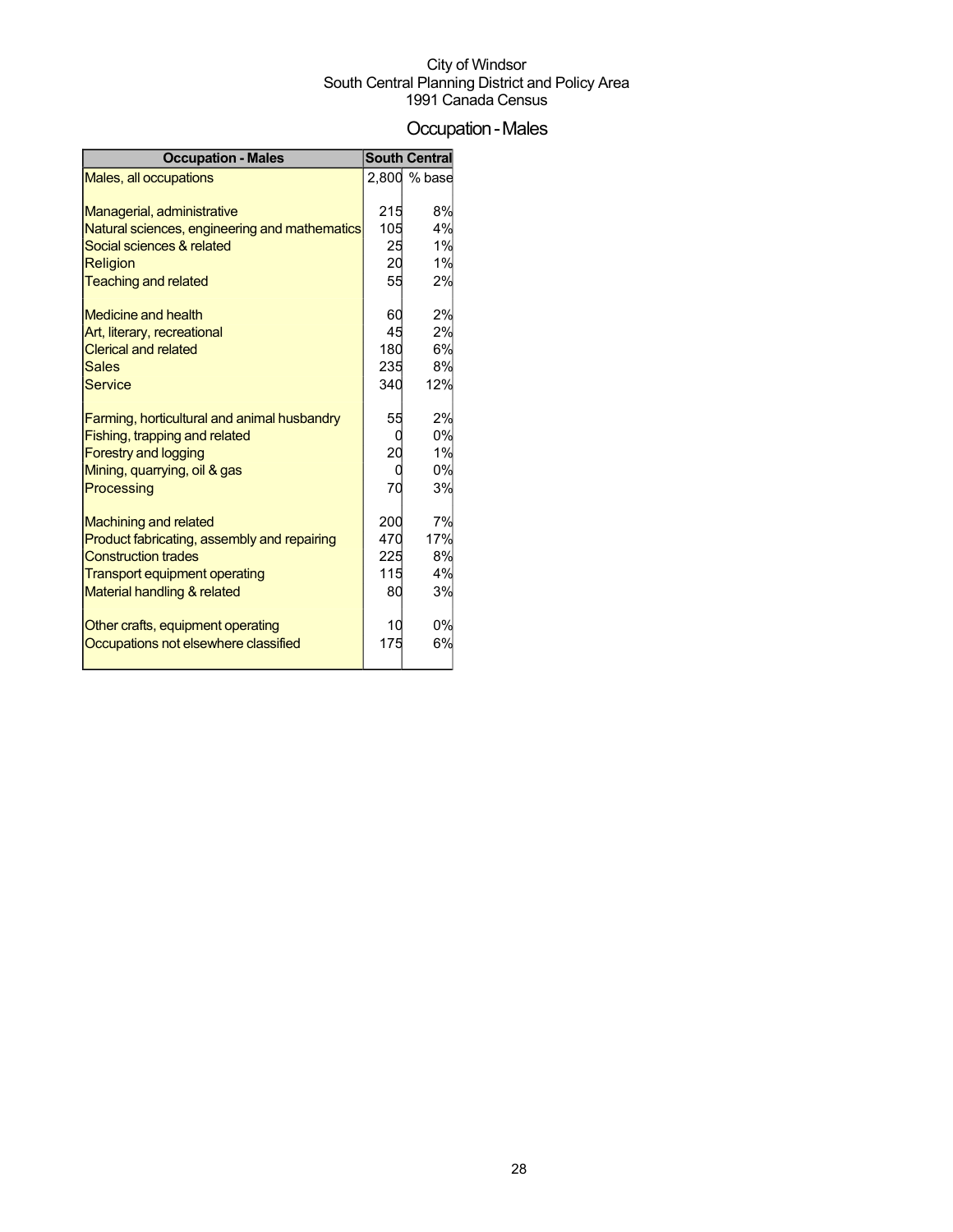### Occupation-Females

| <b>Occupation - Females</b>                                               |     | <b>South Central</b> |
|---------------------------------------------------------------------------|-----|----------------------|
| Females, all occupations                                                  |     | 2.445 % base         |
|                                                                           |     |                      |
| Managerial, administrative                                                | 215 | 9%                   |
| Natural sciences, engineering and mathematics                             | 30  | 1%                   |
| Social sciences & related                                                 | 85  | 3%                   |
| Religion                                                                  |     | 0%                   |
| <b>Teaching and related</b>                                               | 95  | 4%                   |
| Medicine and health                                                       | 315 | 13%                  |
| Art, literary, recreational                                               | 40  | 2%                   |
| <b>Clerical and related</b>                                               | 700 | 29%                  |
| <b>Sales</b>                                                              | 160 | 7%                   |
| <b>Service</b>                                                            | 430 | 18%                  |
|                                                                           |     |                      |
| Farming, horticultural and animal husbandry                               | 10  | 0%                   |
| Fishing, trapping and related                                             |     | 0%                   |
| <b>Forestry and logging</b>                                               |     | 0%                   |
| Mining, quarrying, oil & gas                                              |     | 0%                   |
| Processing                                                                | 10  | 0%                   |
|                                                                           |     |                      |
| <b>Machining and related</b>                                              | 25  | 1%                   |
| Product fabricating, assembly and repairing<br><b>Construction trades</b> | 150 | 6%                   |
|                                                                           | 20  | 0%<br>1%             |
| <b>Transport equipment operating</b>                                      |     | 0%                   |
| Material handling & related                                               |     |                      |
| Other crafts, equipment operating                                         | 10  | 0%                   |
| Occupations not elsewhere classified                                      | 45  | 2%                   |
|                                                                           |     |                      |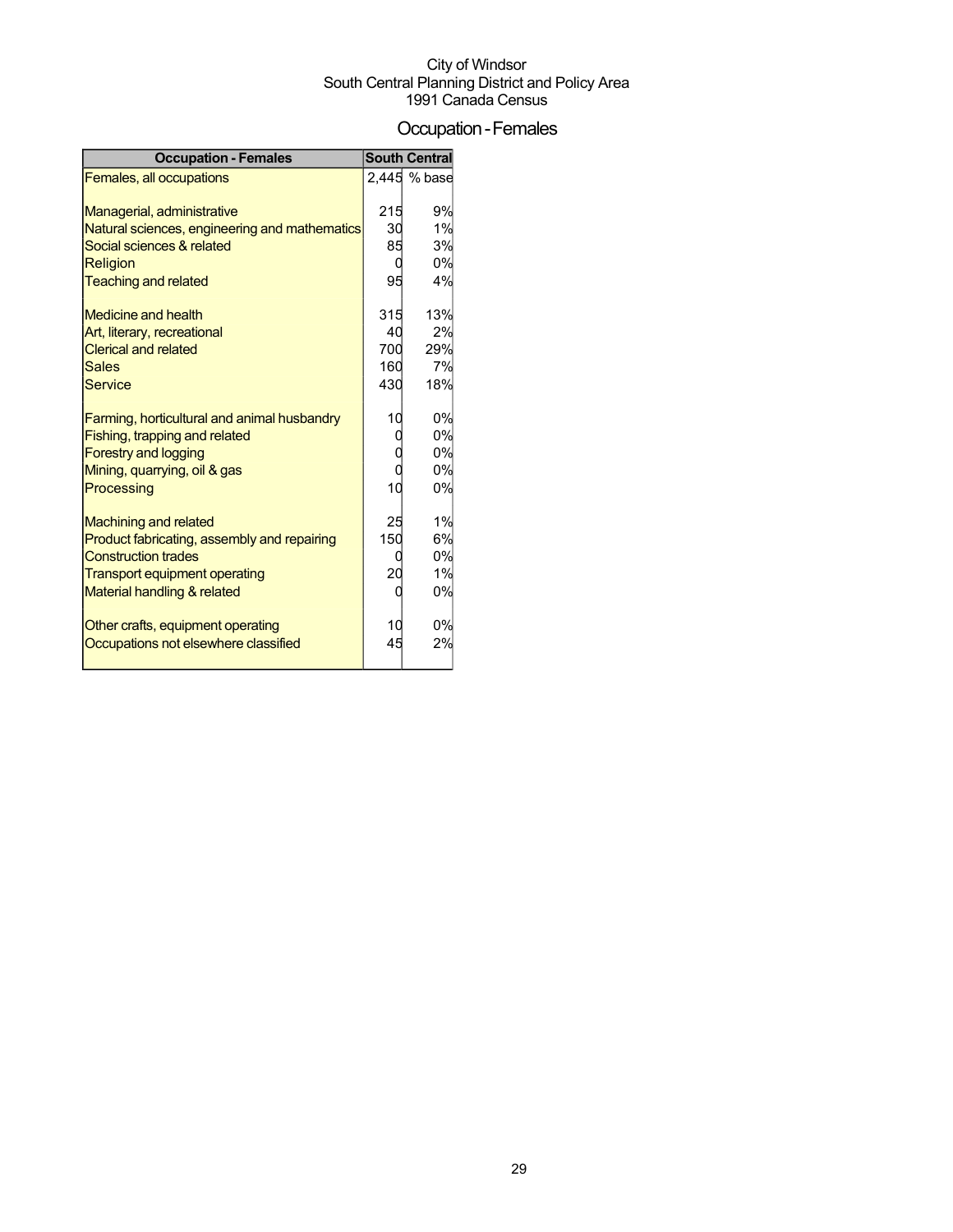## ClassofWorker

| <b>Class of Worker</b>               |       | <b>South Central</b> |
|--------------------------------------|-------|----------------------|
| <b>Total - All classes of worker</b> |       | 5.250 % base         |
| <b>Paid workers</b>                  | 4,995 | 95%                  |
| <b>Employees</b>                     | 4,890 | 93%                  |
| Self-employed (incorporated)         | 100   | 2%                   |
| Self-employed (unincorporated)       | 260   | 5%                   |
| <b>Unpaid family workers</b>         | 20    | 0%                   |
| Males - All classes of worker        | 2,800 | % base               |
| <b>Paid workers</b>                  | 2,620 | 94%                  |
| <b>Employees</b>                     | 2,540 | 91%                  |
| Self-employed (incorporated)         | 80    | 3%                   |
| Self-employed (unincorporated)       | 200   | 7%                   |
| <b>Unpaid family workers</b>         | 10    | 0%                   |
| <b>Females - All classes</b>         |       | 2,450 % base         |
| <b>Paid workers</b>                  | 2,375 | 97%                  |
| <b>Employees</b>                     | 2,350 | 96%                  |
| Self-employed (incorporated)         | 20    | 1%                   |
| Self-employed (unincorporated)       | 60    | 2%                   |
| <b>Unpaid family workers</b>         | 10    | 0%                   |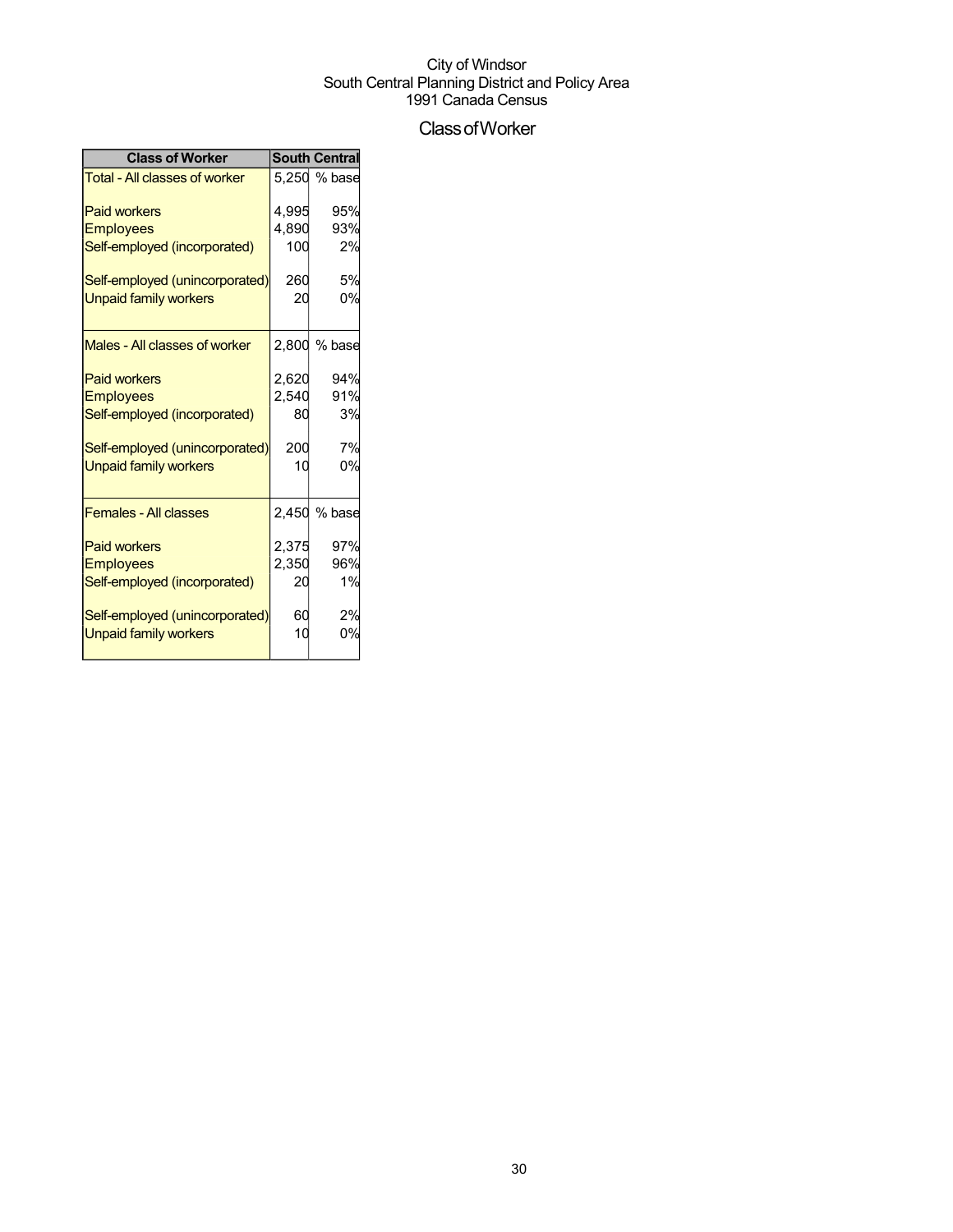## Place of Work

| <b>Place of Work</b>                                                |            | <b>South Central</b> |
|---------------------------------------------------------------------|------------|----------------------|
| <b>Total in labour force</b>                                        |            | 4,725 % base         |
| Usual place of work:                                                | 4,445      | 94%                  |
| In Census Sub-division of residence 4,105                           |            | 87%                  |
| In different Census Sub-division<br>In Census Division of residence | 330<br>220 | 7%<br>5%             |
|                                                                     |            |                      |
| At home                                                             | 145        | 3%                   |
| <b>Outside Canada</b>                                               | 110        | 2%                   |
| No usual place of work                                              | 20         | 0%                   |
| Males in labour force                                               | 2,535      | % base               |
| Usual place of work:                                                | 2,360      | 93%                  |
| In Census Sub-division of residence 2,135                           |            | 84%                  |
| In different Census Sub-division                                    | 230        | 9%                   |
| In Census Division of residence                                     | 140        | 6%                   |
| At home                                                             | 105        | 4%                   |
| <b>Outside Canada</b>                                               | 40         | 2%                   |
| No usual place of work                                              | 10         | 0%                   |
| <b>Females in labour force</b>                                      |            | 2,190 % base         |
| Usual place of work:                                                | 2,085      | 95%                  |
| In Census Sub-division of residence 1,970                           |            | 90%                  |
| In different Census Sub-division                                    | 100        | 5%                   |
| In Census Division of residence                                     | 80         | 4%                   |
| At home                                                             | 40         | 2%                   |
| <b>Outside Canada</b>                                               | 70         | 3%                   |
| No usual place of work                                              | 10         | 0%                   |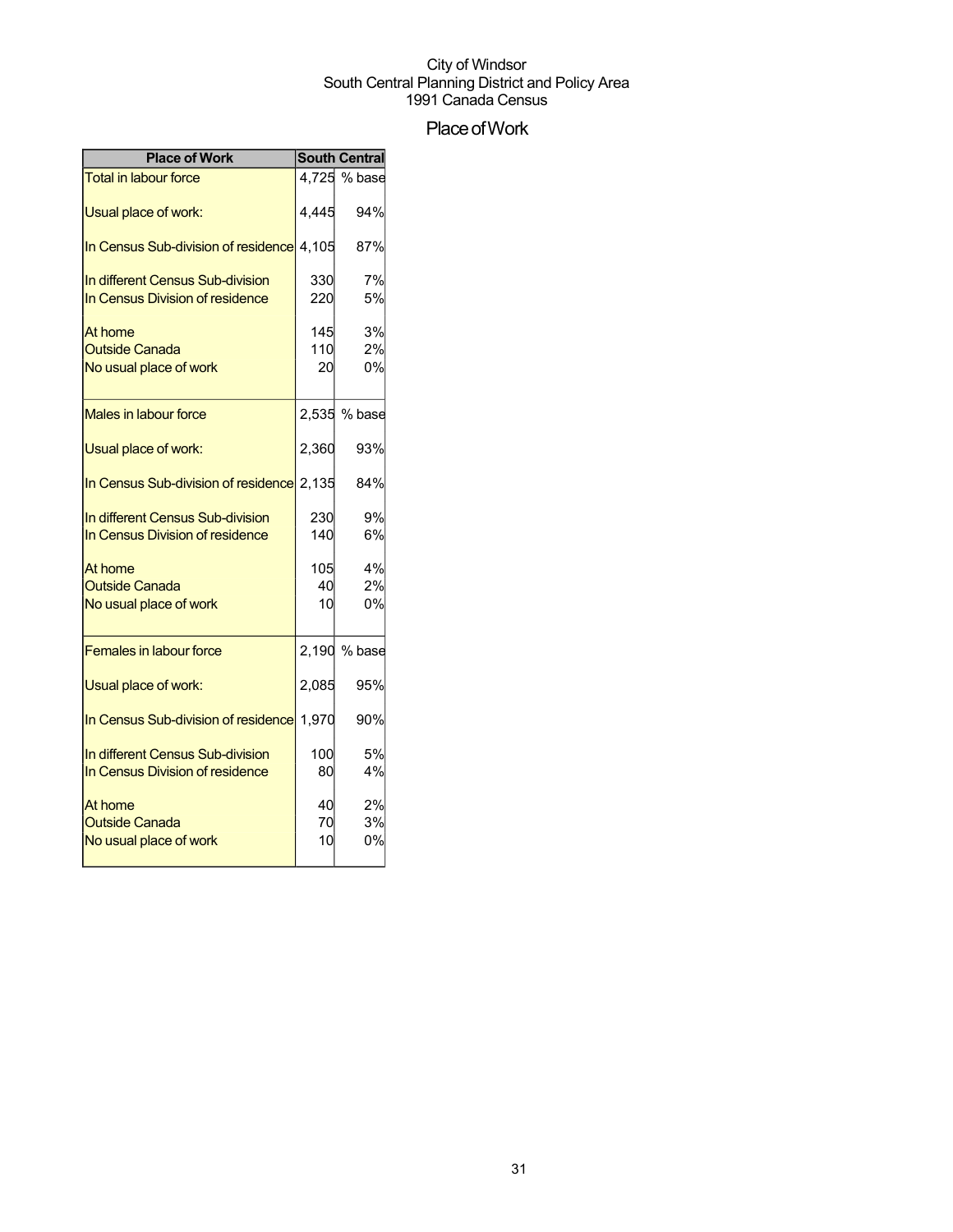## Families in Labour Force

| <b>Families in Labour Force</b>                                                                                                                                       |                                       | <b>South Central</b>                   |
|-----------------------------------------------------------------------------------------------------------------------------------------------------------------------|---------------------------------------|----------------------------------------|
| Census families in private<br>households                                                                                                                              |                                       | 2,600 % base                           |
| Married & common-law families 2,025<br>No member in labour force<br>Some members in labour force<br>One member only<br>Two or more members<br>Couples in labour force | 435<br>1,590<br>400<br>1,175<br>1,005 | 78%<br>17%<br>61%<br>15%<br>45%<br>39% |
| Lone-parent families<br>No member in labour force<br>Some members in labour force<br><b>Parent in labour force</b>                                                    | 560<br>180<br>385<br>345              | 22%<br>7%<br>15%<br>13%                |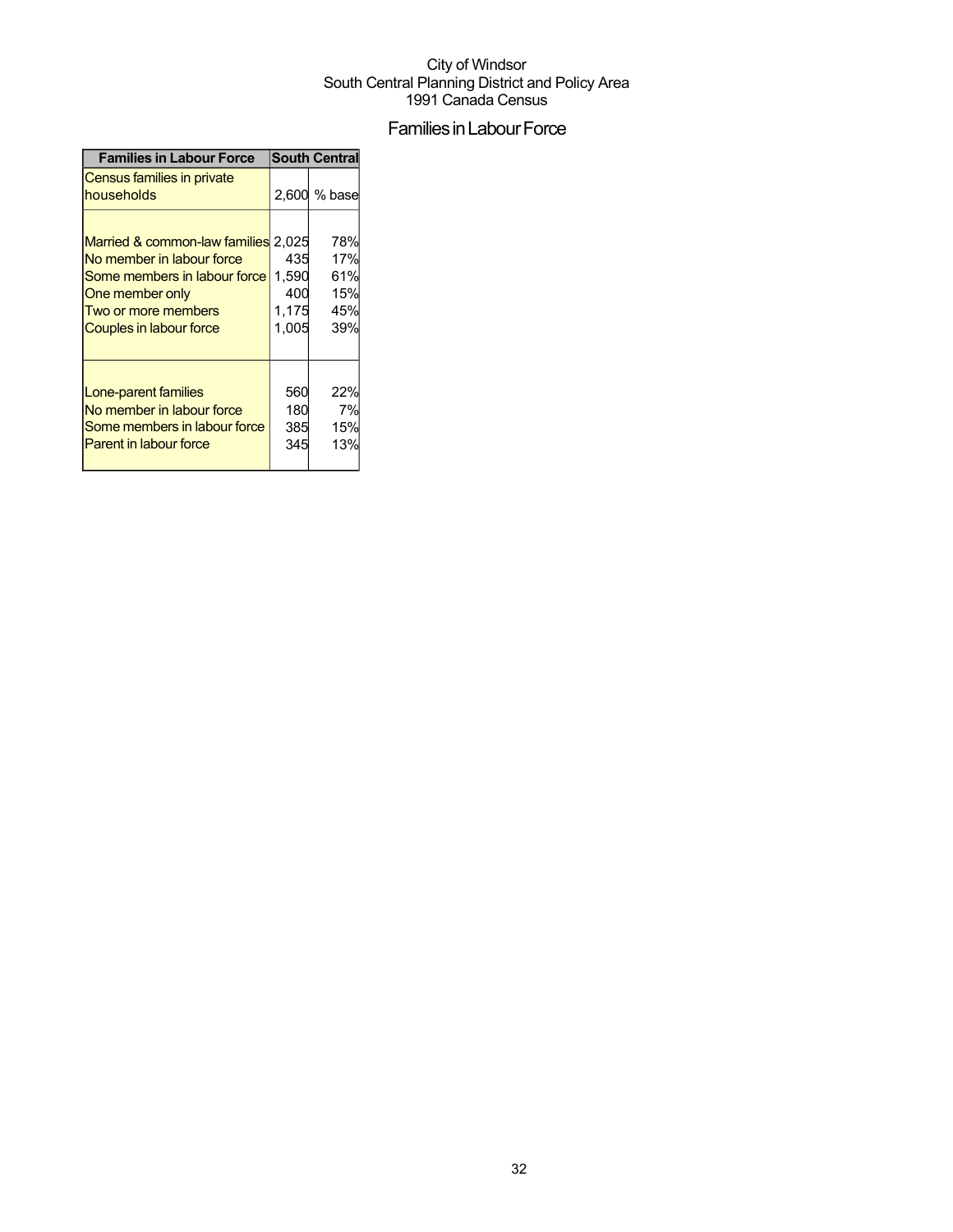## Income - full and part-time employment

| Income - full and part-time employment South Central |             |
|------------------------------------------------------|-------------|
| <b>Males and females</b>                             |             |
| Worked full year, full time                          | 1,655       |
| Average employment income                            | \$32,989    |
| Aggregate income (000)                               | \$54,596    |
| Worked part year or part time                        | 1,505       |
| Average employment income                            | \$14,485    |
| Aggregate income (000)                               | \$21,800    |
| <b>Males</b>                                         |             |
| Worked full year, full time                          | 1,095       |
| Average employment income                            | \$35,241    |
| Aggregate income (000)                               | \$38,589    |
| Worked part year or part time                        | 830         |
| Average employment income                            | \$17,598    |
| Aggregate income (000)                               | \$14,606    |
| <b>Females</b>                                       |             |
| Worked full year, full time                          | 560         |
| Average employment income                            | \$28,584    |
| Aggregate income (000)                               | \$16,007    |
| Worked part year or part time                        | 675         |
| Average employment income                            | \$10,658    |
| Aggregate income (000)                               | \$7,194,000 |
|                                                      |             |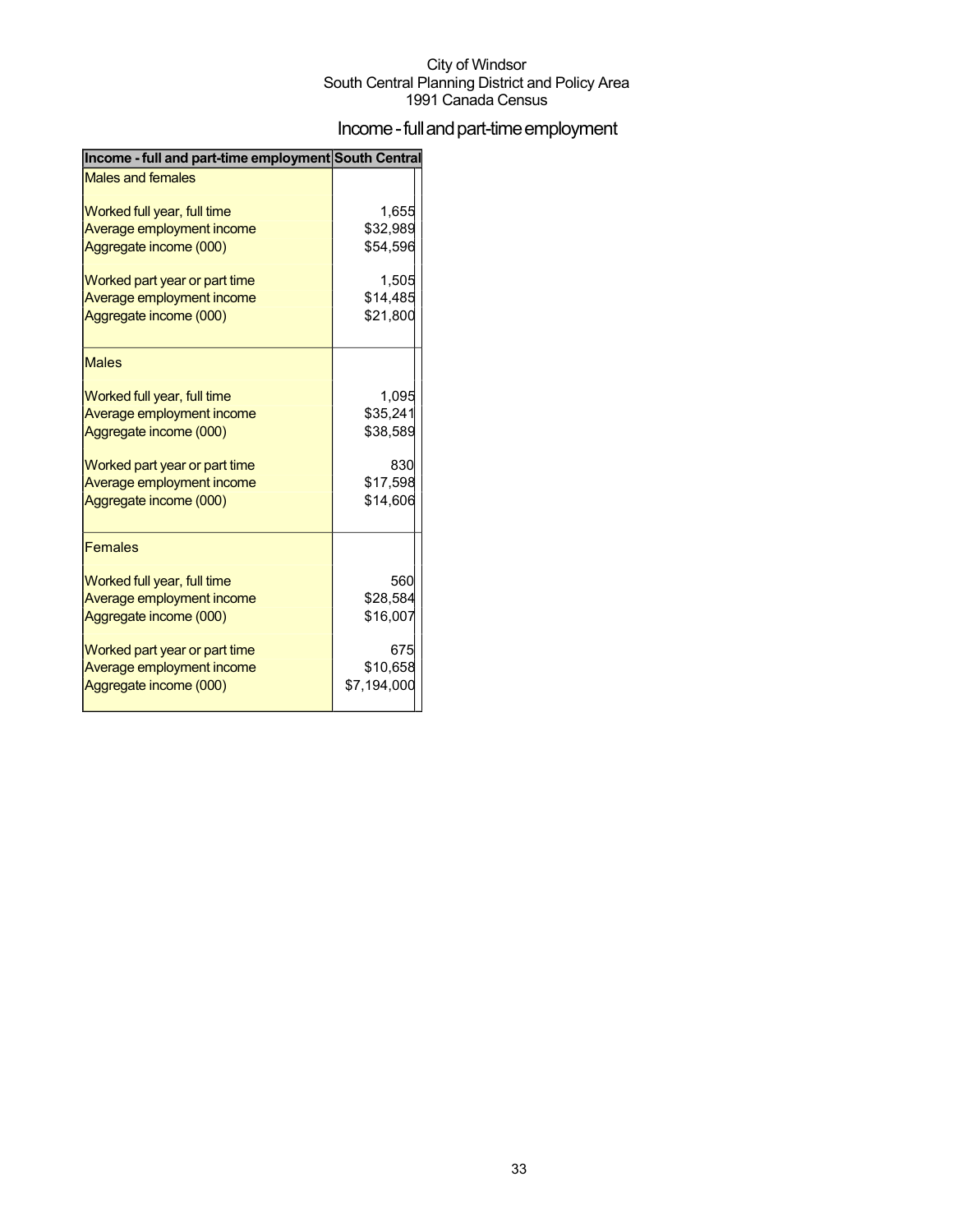## Income - Individual Source of Income

| Income - Individual<br><b>Source of Income</b> | <b>South Central</b>  |                            |  |
|------------------------------------------------|-----------------------|----------------------------|--|
| Total 15 years and over with income            |                       | 7,910% base                |  |
| <b>Under \$7,500</b><br>\$7,500 - \$14,999     |                       | 1,41017.80%<br>2,03525.70% |  |
| \$15,000 - \$29,999                            |                       | 2,35529.80%                |  |
| \$30,000 and over                              |                       | 2,07026.20%                |  |
| Average income<br>Aggregate income (000)       | \$21,581<br>\$170,708 |                            |  |
| <b>Median income</b>                           | \$18,378              |                            |  |
| Males 15 years and over with income            |                       | 3,675% base                |  |
| <b>Under \$7,500</b>                           |                       | 57015.50%                  |  |
| \$7,500 - \$14,999                             |                       | 64517.60%                  |  |
| \$15,000 - \$29,999                            |                       | 1,06028.80%                |  |
| \$30,000 and over                              |                       | 1,39037.80%                |  |
| Average income                                 | \$25,897              |                            |  |
| Aggregate income (000)                         | \$95,173              |                            |  |
| <b>Median income</b>                           | \$22,653              |                            |  |
| Females 15 years and over with income          |                       | 4,235% base                |  |
| <b>Under \$7,500</b>                           |                       | 840 19.80%                 |  |
| \$7,500 - \$14,999                             |                       | 1,39032.80%                |  |
| \$15,000 - \$29,999                            |                       | 1,29530.60%                |  |
| \$30,000 and over                              |                       | 68016.10%                  |  |
| Average income                                 | \$17,836              |                            |  |
| Aggregate income (000)                         | \$75,535              |                            |  |
| <b>Median income</b>                           | \$14,668              |                            |  |
| Source of total income:                        |                       |                            |  |
| <b>Employment income</b>                       | 69%                   |                            |  |
| Government transfer payments                   | 16%                   |                            |  |
| Other income                                   | 13%                   |                            |  |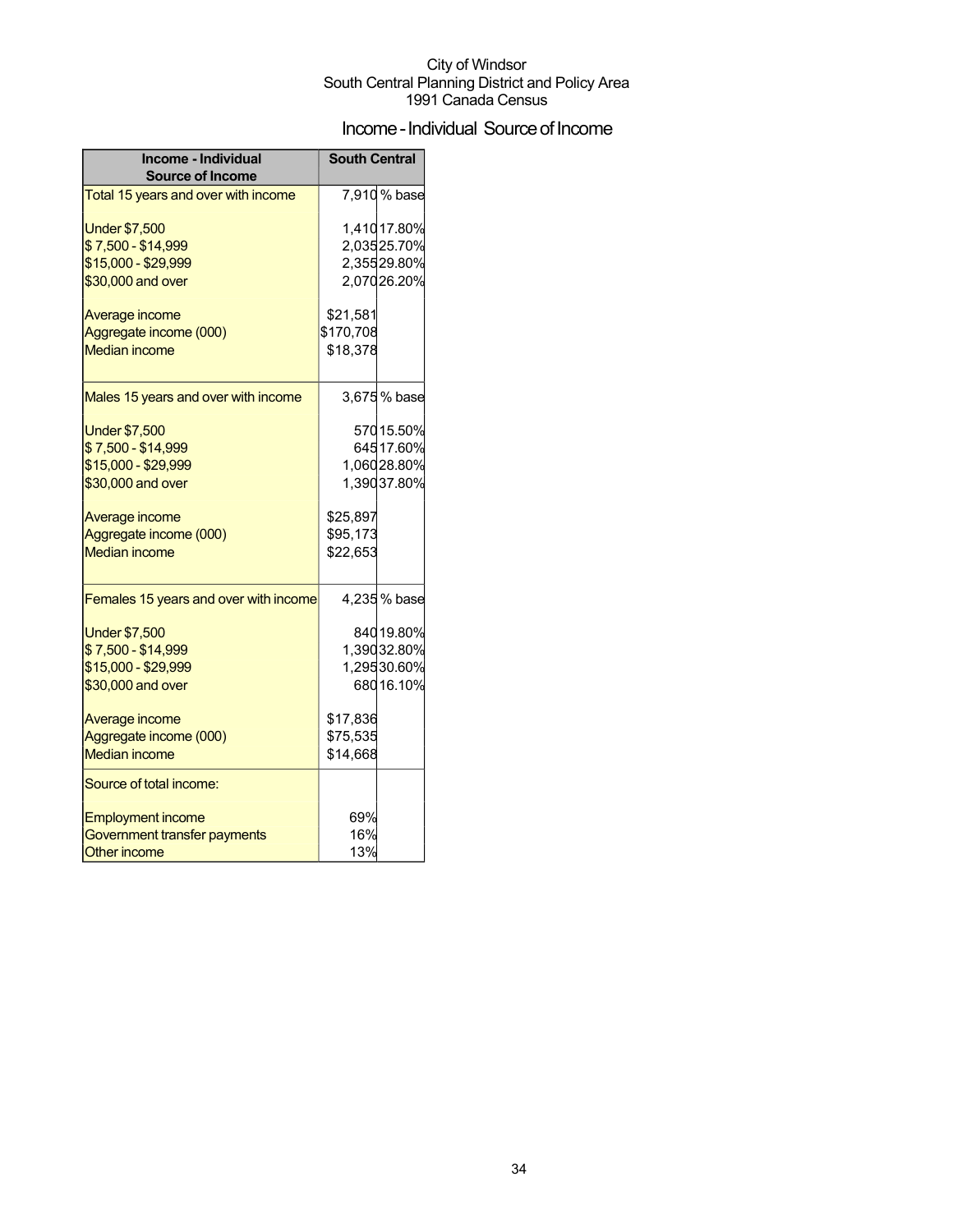## Income - Family and Household

| <b>Income - Family and Household</b> | <b>South Central</b> |             |  |
|--------------------------------------|----------------------|-------------|--|
| <b>Total census families</b>         |                      | 2,615% base |  |
| <b>Family Income:</b>                |                      |             |  |
| <b>Under \$20,000</b>                | 521                  | 20%         |  |
| \$20,000 - \$34,999                  | 581                  | 22%         |  |
| \$35,000 - \$49,999                  | 491                  | 19%         |  |
| \$50,000 and over                    | 1,012                | 39%         |  |
| Average income                       | \$45,374             |             |  |
| Aggregate income (000)               | \$118,653            |             |  |
| <b>Median income</b>                 | \$33,159             |             |  |
| Total households                     |                      | 4,855% base |  |
| <b>Household Income:</b>             |                      |             |  |
| <b>Under \$20,000</b>                | 1,690                | 35%         |  |
| \$20,000 - \$34,999                  | 1,205                | 25%         |  |
| \$35,000 - \$49,999                  | 745                  | 15%         |  |
| \$50,000 and over                    | 1,190                | 25%         |  |
| Average income                       | \$35,015             |             |  |
| Aggregate income (000)               | \$170,699            |             |  |
| <b>Median income</b>                 | \$28,931             |             |  |
| Incidence of low income:             |                      |             |  |
| <b>Total economic families</b>       | 2.420                |             |  |
| <b>Families with low income</b>      | 410                  |             |  |
| Incidence of low income              | 17%                  |             |  |
| Total unattached individuals         | 1,965                |             |  |
| Individuals with low income          | 610                  |             |  |
| Incidence of low income              | 31%                  |             |  |
| Persons in private households        | 9,235                |             |  |
| Persons in low income families       | 1,900                |             |  |
| Incidence of low income              | 21%                  |             |  |